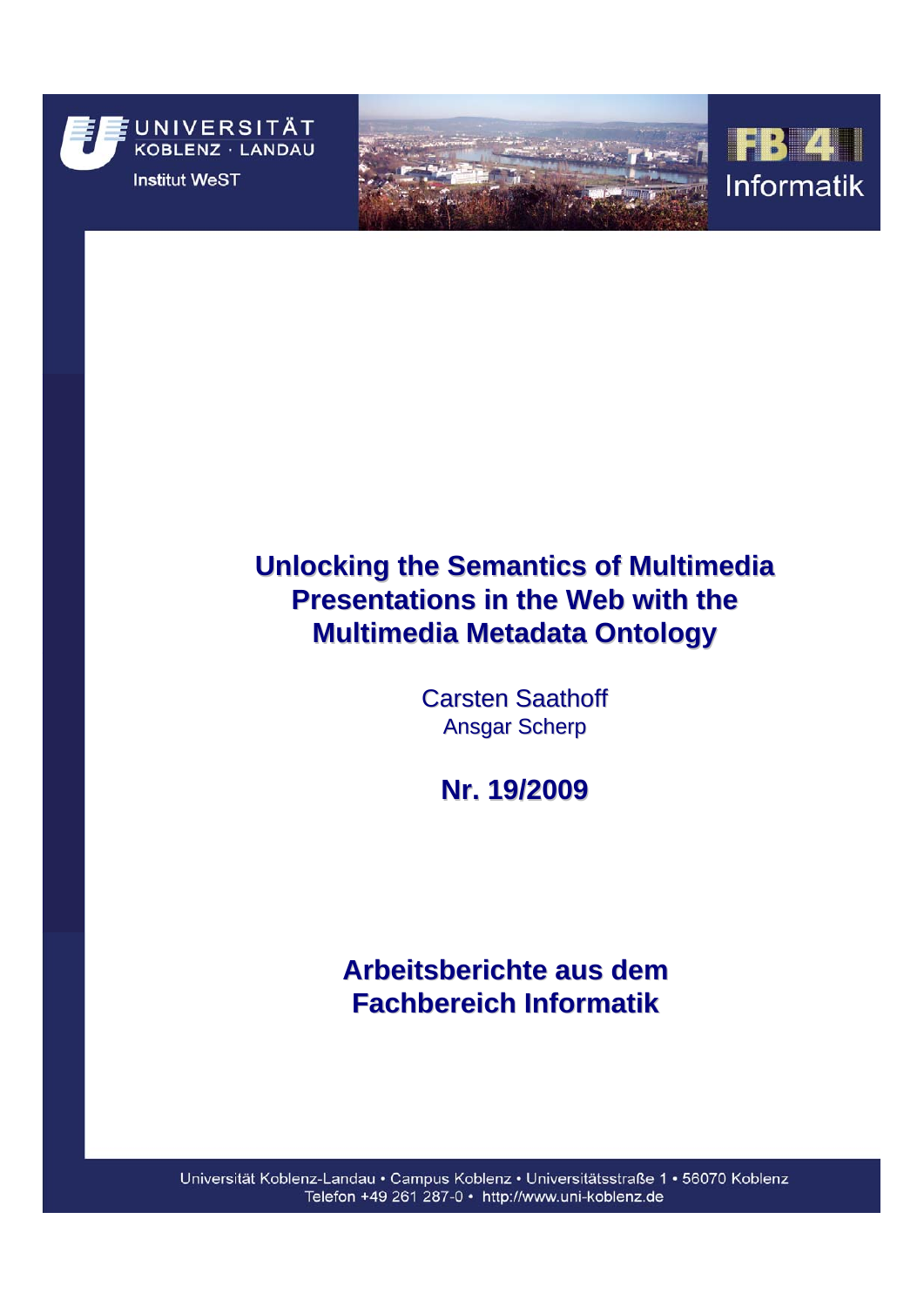Die Arbeitsberichte aus dem Fachbereich Informatik dienen der Darstellung vorläufiger Ergebnisse, die in der Regel noch für spätere Veröffentlichungen überarbeitet werden. Die Autoren sind deshalb für kritische Hinweise dankbar. Alle Rechte vorbehalten, insbesondere die der Übersetzung, des Nachdruckes, des Vortrags, der Entnahme von Abbildungen und Tabellen – auch bei nur auszugsweiser Verwertung.

The "Arbeitsberichte aus dem Fachbereich Informatik" comprise preliminary results which will usually be revised for subsequent publication. Critical comments are appreciated by the authors. All rights reserved. No part of this report may be reproduced by any means or translated.

## **Arbeitsberichte des Fachbereichs Informatik**

**ISSN (Print):** 1864-0346 **ISSN (Online):** 1864-0850

## **Herausgeber / Edited by:**

Der Dekan: Prof. Dr. Zöbel

Die Professoren des Fachbereichs:

Prof. Dr. Bátori, Prof. Dr. Beckert, Prof. Dr. Burkhardt, Prof. Dr. Diller, Prof. Dr. Ebert, Prof. Dr. Furbach, Prof. Dr. Grimm, Prof. Dr. Hampe, Prof. Dr. Harbusch, Prof. Dr. Sure, Prof. Dr. Lämmel, Prof. Dr. Lautenbach, Prof. Dr. Müller, Prof. Dr. Oppermann, Prof. Dr. Paulus, Prof. Dr. Priese, Prof. Dr. Rosendahl, Prof. Dr. Schubert, Prof. Dr. Staab, Prof. Dr. Steigner, Prof. Dr. Troitzsch, Prof. Dr. von Kortzfleisch, Prof. Dr. Walsh, Prof. Dr. Wimmer, Prof. Dr. Zöbel

## **Kontaktdaten der Verfasser**

Carsten Saathoff, Ansgar Scherp Institut WeST – Web Science and Technologies Fachbereich Informatik Universität Koblenz-Landau Universitätsstraße 1 D-56070 Koblenz EMail: [saathoff@uni-koblenz.de,](mailto:saathoff@uni-koblenz.de) scherp@uni-koblenz.de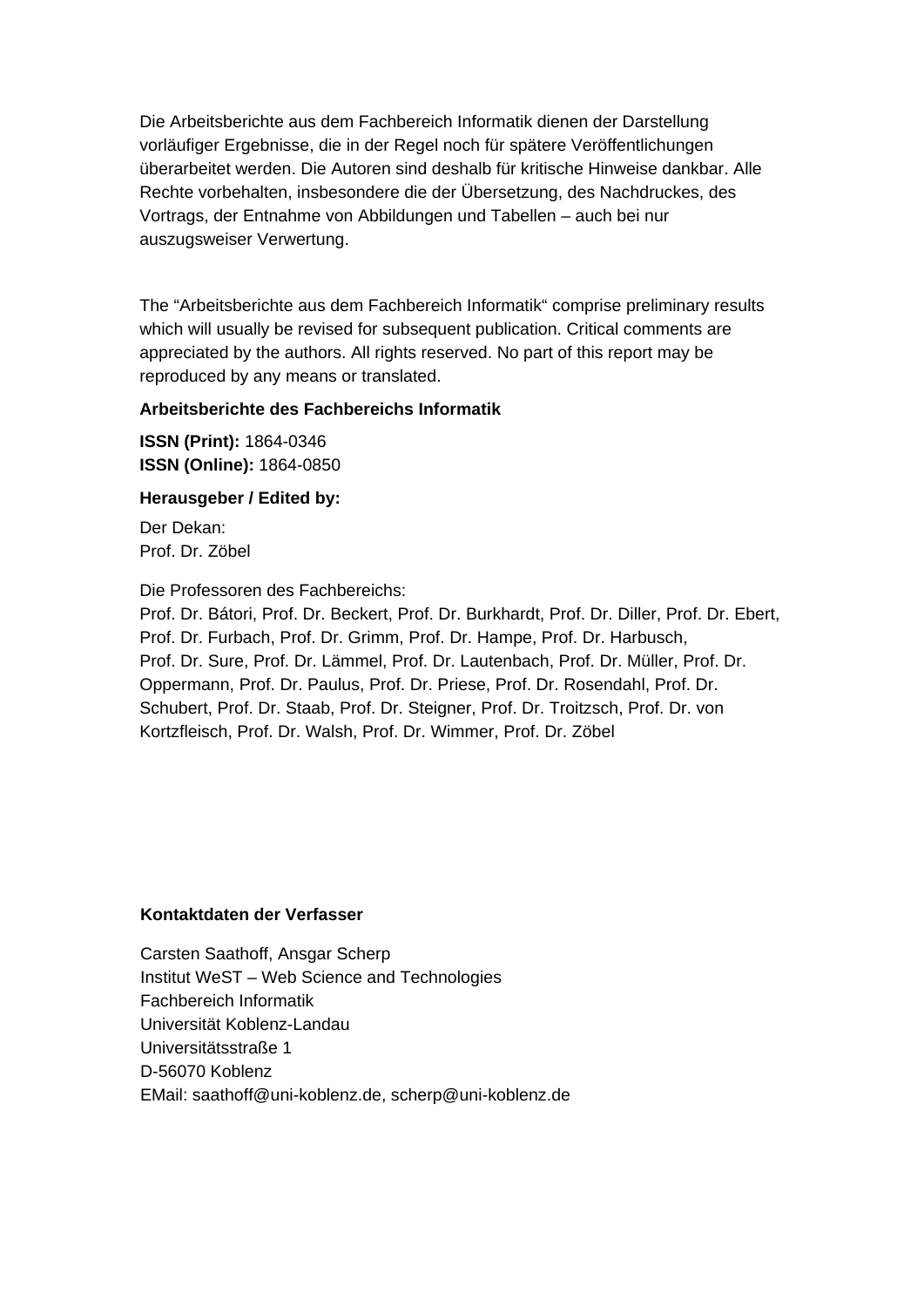## **Unlocking the Semantics of Multimedia Presentations in the Web with the Multimedia Metadata Ontology**

Carsten Saathoff WeST, University of Koblenz-Landau http://west.uni-koblenz.de/ saathoff@uni-koblenz.de

#### ABSTRACT

The semantics of rich multimedia presentations in the web such as SMIL, SVG and Flash cannot or only to a very limited extend be understood by search engines today. This hampers the retrieval of such presentations and makes their archival and management a difficult task. Existing metadata models and metadata standards are either conceptually too narrow, focus on a specific media type only, cannot be used and combined together, or are not practically applicable for the semantic description of rich multimedia presentations.

In this paper, we propose the Multimedia Metadata Ontology (M3O) for annotating rich, structured multimedia presentations. The M3O provides a generic modeling framework for representing sophisticated multimedia metadata. It allows for integrating the features provided by the existing metadata models and metadata standards. Our approach bases on Semantic Web technologies and can be easily integrated with multimedia formats such as the W3C standards SMIL and SVG. With the M3O, we unlock the semantics of rich multimedia presentations in the web by making the semantics machine-readable and machine-understandable. The M3O is used with our SemanticMM4U framework for the multi-channel generation of semantically-rich multimedia presentations.

#### Categories and Subject Descriptors

E.4 [Data]: Coding and Information Theory; H.1.m [Information Systems]: Miscellaneous

#### General Terms

Design, Languages, Management

#### Keywords

.

rich multimedia presentations, multimedia metadata, semantic annotation

### 1. INTRODUCTION

Multimedia metadata and semantic annotation of multimedia is a key-enabler for improved services on multimedia content. If there is no or only limited metadata and annotations provided, the archival, retrieval, and management of multimedia content becomes very hard if not practicably infeasible. Rich, structured multimedia content is encoded by the combination of at least one continuous media asset

Ansgar Scherp WeST, University of Koblenz-Landau http://west.uni-koblenz.de/ scherp@uni-koblenz.de

like audio and video and one discrete media asset such as text and image [32]. The media assets are arranged in time and space into a coherent multimedia presentation such as SMIL [35], SVG [36], and Flash [1]. Annotation of such rich, structured multimedia content is the association of metadata to the structured content and its media assets [24].

In the web of today, rich, structured multimedia presentations constitute a "black box". They cannot or only to a limited extend be understood by search engines. Multimedia formats such as the W3C standards SMIL and SVG forsee the use of Semantic Web technologies for annotating the content using the Resource Description Framework (RDF) [34]. However, there is currently no appropriate model provided or best practice available that explains how to describe and annotate such rich, structured multimedia content in the web. The existing metadata models such as [17, 3, 23, 15, 16] and metadata standards like [21, 2, 18, 25] are either conceptually too narrow, semantically ambiguous, focus on a specific media type only, cannot be used and combined with each other, or are not practically applicable for the semantic description of rich multimedia presentations in the web. For example, image descriptions using EXIF [21] cannot be combined with MPEG-7 [25] descriptors. In IPTC [18], the location fields are defined to contain the locations the content is "focusing on". However, it remains unclear what "focusing on" actually means. For instance, consider an image from the atomic bombing of the city of Nagasaki<sup>1</sup> in Japan in 1945. This image is about the city of Nagasaki since it documents an event taking place in that city. But it is also about the world as a whole since the atomic bombing of the city of Nagasaki is of global importance. Distinguishing these different roles a location can play is impossible with IPTC and others. Here, support for semantic annotations with formally defined background knowledge needs to be provided. However, this is hardly found in the existing models. In addition, none of the existing models and standards explicitly support the distinction between information objects and information realizations [8]. An information object such as an image is often available in different formats and resolutions, i.e., in different information realizations. However, this feature is often requested by conceptual multimedia metadata models [20, 15]. In addition, most metadata models focus on a single media type only. Thus, they ignore the type's relation to other media types and the media assets' context within a rich, structured multimedia presentation. These metadata models are not designed to be combined with each

<sup>1</sup> http://commons.wikimedia.org/wiki/File:

Nagasakibomb.jpg, from Wikimedia Commons. The image is in the public domain.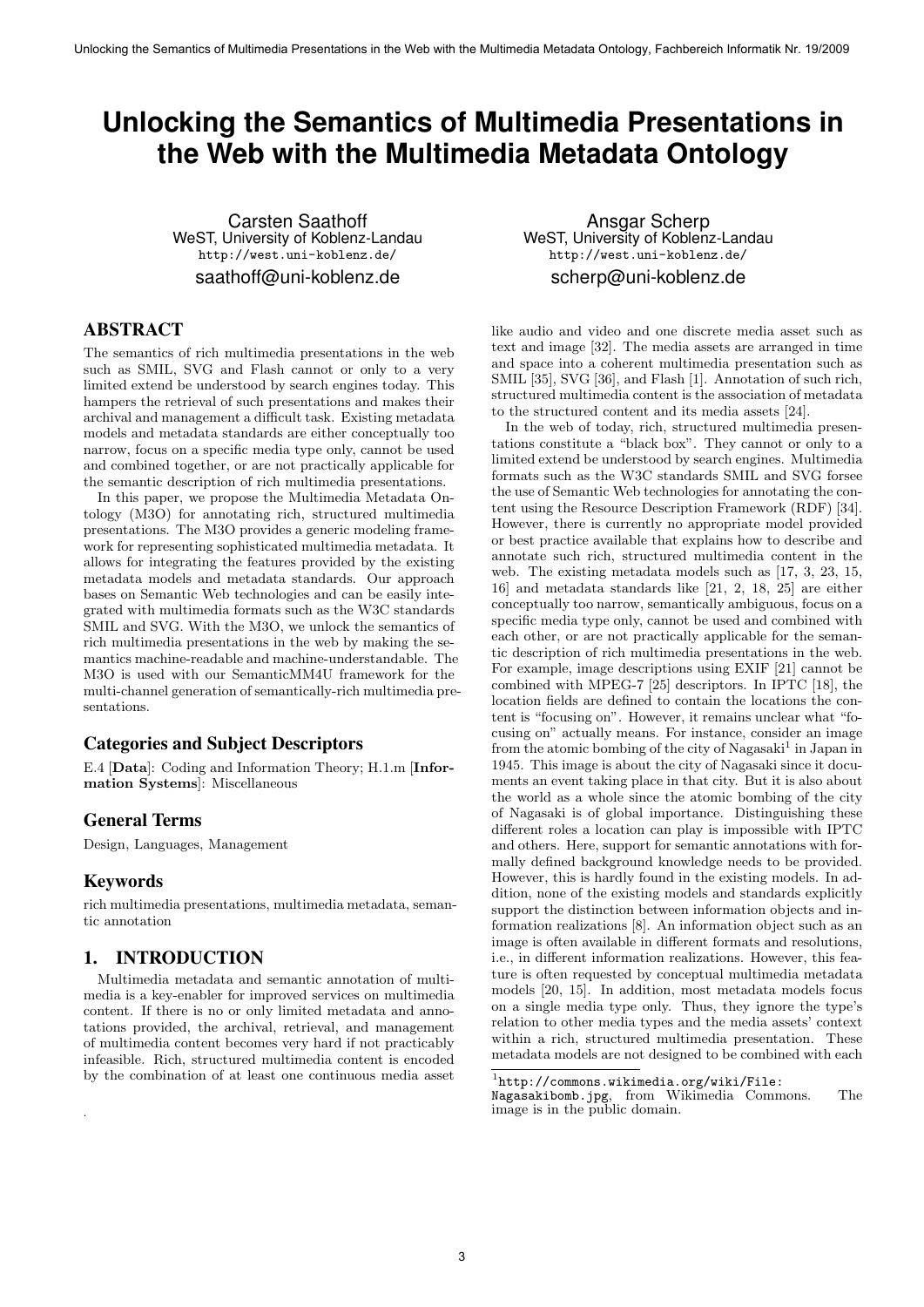other. This results in a disconnectedness of today's models. However, this combination is required by multimedia applications that integrate, e.g., image data and video data, in particular in the open world of the web. In addition, most existing models do not support representing both high-level semantic annotation with background knowledge as well as the annotation with low-level features extracted from the multimedia content.

This situation is very unfortunate as the authoring of rich, structured multimedia content can be quite expensive and providing support for annotating rich content not only improves archival, retrieval, and management of the content, but also allows for better reuse. With the Multimedia Metadata Ontology (M3O), we propose an approach for annotating rich, structured multimedia content in the web and unlocking its semantics by making it machine-readable and machine-understandable. The M3O allows for a sophisticated semantic description of rich, structured multimedia content. It provides a generic modeling framework that can accomodate and integrate the features provided by the different multimedia metadata models and metadata standards we find today. The M3O bases on Semantic Web technologies and thus can be easily integrated with today's presentation formats like SMIL and SVG. For designing the M3O, we conducted an analysis of related work and extracted the common data structures that underlie the existing metadata models and metadata standards. We represent these common data structures in form of ontology design patterns (ODPs) [13] based on the formal upper-level ontology DOLCE+DnS Ultralight [8]. By employing ontology design patterns and basing on a formal foundational-ontology, the M<sub>3</sub>O can serve as a reference modeling framework for annotating rich, structured multimedia content.

Implementing the M3O using Semantic Web technologies is a promising approach as it allows for representing sophisticated multimedia annotations. Semantic Web technologies ease the use of formal domain ontologies, leverage the employment of reasoning services, and provide the means to exploit the rapidly growing amount of Linked Open Data (http://linkeddata.org/) available on the web. The distinguishing features of our Multimedia Metadata Ontology are:

- The explicit distinction of information objects and information realizations.
- Support for annotating both information objects and information realizations.
- Representing high-level annotations as well as low-level annotations.
- Support for decomposing the rich, structured multimedia presentations into its single media assets. Like annotation, this can be applied on information objects and information realizations.
- Capturing of provenance information for the annotations, decompositions, and the origins of the media assets themselves.

The M3O is agnostic to the source of the annotations and decompositions. They may be generated by automatic processes or manually created by humans.

It is important to note that we do not propose yet another model on multimedia metadata. Rather than replacing any of the existing models, the M3O aims at integrating and representing the metadata and data structures that underlie the existing approaches. This is achieved by the formal nature of the M3O and by following a pattern-oriented design approach. The problem of annotating rich, structured multimedia presentations such as SMIL, SVG, and Flash is not new. However, until today it remains an unsolved problem and there is no appropriate model or best practice available that can be used to describe and annotate structured content in the web. With the M3O, we aim at providing a model for annotating structured multimedia content and to unlock its semantics for a better archiving, retrieval, and management of the content. The M3O continues our prior work on multimedia annotation and bases on the experiences gained with developing the Core Ontology on Multimedia [3].

The remainder of the paper is organized as follows: In the next section, we motivate the need for the M3O by a concrete scenario. The requirements to the M3O are presented in Section 3 and related work is reviewed in Section 4. The ontology design patterns of the M3O are introduced in Section 5. In Section 6, we discuss the scenario from Section 2 again and demonstrate the application of M3O to the concrete annotation problems the scenario rises. In addition, we demonstrate how annotations in M3O are integrated into SMIL, SVG, and Flash. The use and implementation of the M3O in our SemanticMM4U framework for the multichannel generation of semantically-rich multimedia presentations is described in Section 7, before we conclude the paper.

#### 2. SCENARIO

In this section, we introduce a small scenario that demonstrates the added benefit of rich semantic annotations for structured multimedia content. The scenario involves John, a nuclear physicist, who was asked by his son's school principal to give a talk about the history of nuclear energy for the schools anniversary celebration. He prepares a multimedia presentation in SMIL (cf. Figure 1) about the history of nuclear energy, but also mentions the downsides of this technology. The presentation is rendered using the RealPlayer<sup>2</sup>.

Among others, the presentation contains two parts that discuss and visualize the positive effects of nuclear energy and the risks. The first part (cf. Figure 1a) shows a picture of Albert Einstein<sup>3</sup> and a photo of the Times Square in New York. This part of the presentation serves as a metaphor for the achievements reached by the discovery of nuclear energy in which Einstein played a central role. By the peaceful use of nuclear energy, it can serve large cities like New York with electricity, which is one of the basic supplies for a high quality of living.

In the second part of our SMIL presentation (cf. Figure 1b), we replace the photo of the Times Square by a picture showing the atomic bombing of the city of Nagasaki in Japan in 1945. The picture of Einstein remains unchanged. However, the contextual use in which the picture of Einstein is shown is completely different. He is now used as a scientist who contributed to the invention of such a terrifying weapon. Instead of showing the advantages of nuclear energy, this part of the presentation serves as metaphor for the risks and the potential destructive power of nuclear energy.

 ${}^{2}$ RealNetworks, Inc., http://www.real.com/realplayer/

<sup>3</sup> http://en.wikipedia.org/wiki/File:Einstein1921\_

by\_F\_Schmutzer\_4.jpg, the image is in the public domain.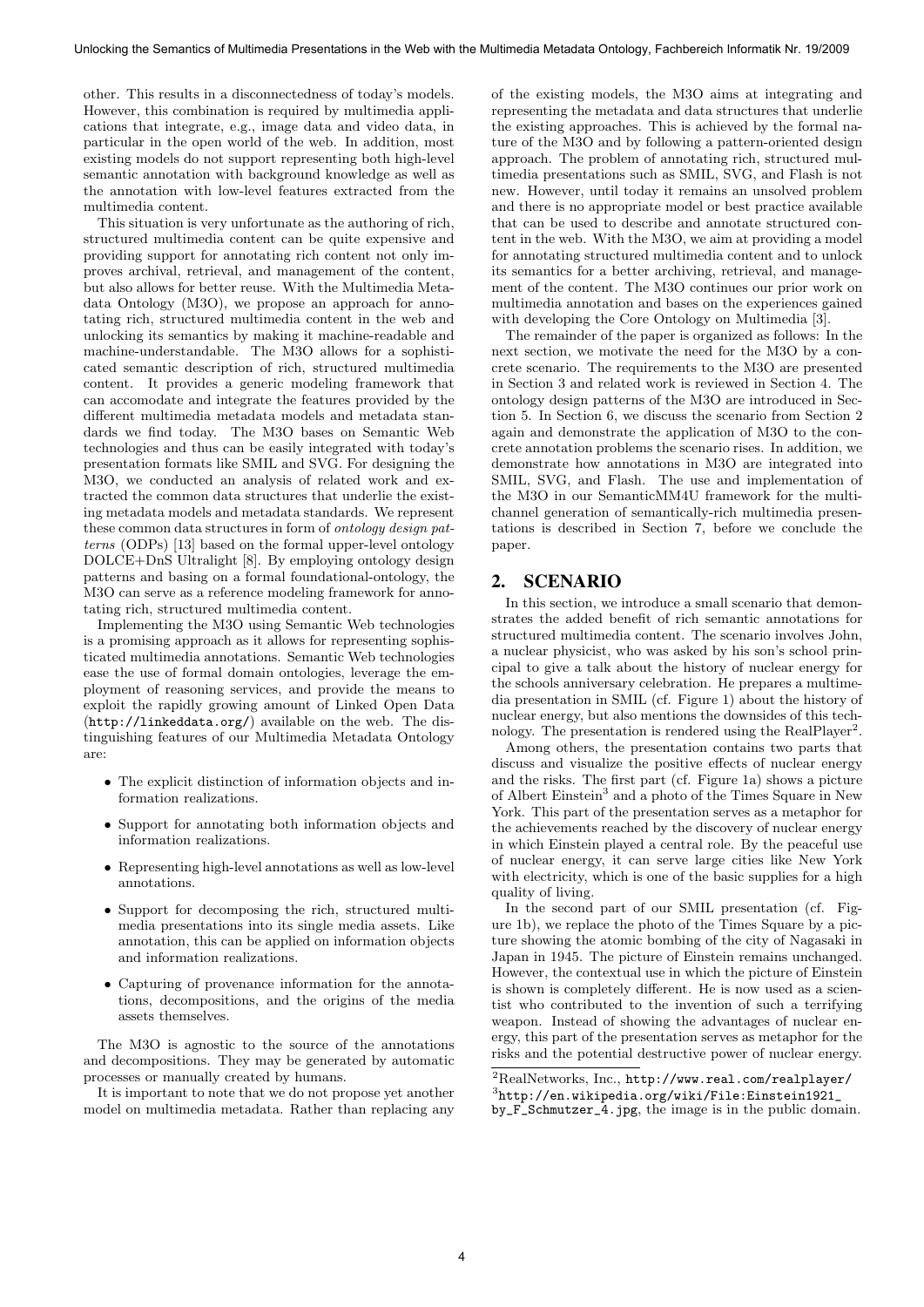

Figure 1: An image of Albert Einstein combined with an image of the Times Square and an image of the nuclear bomb cloud expressing contrary views on nuclear energy.

By the change of contextual use, the media assets transmit a totally different message and express different semantics [30]. John uses these two parts to discuss with the class that scientific results can often be used to do positive and negative things, independently of what the scientists originally wanted to achieve. He hopes to trigger some discussion and reflection about this topic by using one of the best known scientists in such a contradictory manner.

John usually publishes all of his writings and presentations in the web using different platforms and formats. In order to support searching for his presentation on the web, he annotates his works. Everything of potential interest about the presentation shall be annotated. For providing such a comprehensive semantic description of this multimedia presentation, there are different kinds of annotations involved: (i) John would like to annotate the different parts of the presentation individually. (ii) He wants to express that the two parts discussed above are about the positive and negative aspects of nucelar energy, respectively. (iii) In addition, he would like to annotate the individual media assets of the presentation such as the pictures of Einstein, the Times Square, and the atomic cloud with background information. For example, he likes to annotate the picture showing the atomic cloud with the historic event of the bombing of the city of Nagasaki in 1945. In addition, he may want to annotate text assets used in the presentation with their bibliography (this is not further considered in this paper for reasons of brevity). (iv) Furthermore, John would like to add metadata to the images that represent among others the place of capture or the creator. (v) John usually publishes his presentations in SMIL and Flash on the web. He wants the metadata to reflect that all the different files are realizations of the same presentation. (vi) John reused some images from Wikipedia and his personal photo collection, so he would like to point to the locations where these images can be accessed individually. (vii) Finally, he adds provenance information about himself to the presentation and the metadata such that other people can assess whether they trust the statements made in the presentation. He uses the built-in functionality of his favorite multimedia authoring tool to create these annotations using Linked Open Data vocabularies and appropriate ontologies, and publishes the presentation in SMIL and Flash including the annotations on the web.

#### 3. REQUIREMENTS

From the scenario above, we can derive five principal re-

quirements that need to be supported for annotating rich, structured multimedia content such as the SMIL presentation in the scenario and making both the media and its annotations available and usable on the web. These need to be reflected by our multimedia metadata ontology.

*REQ-1: Identification of Resources.* In the scenario, the presentation is published in different formats on different platforms (cf. (v) in Section 2). Furthermore, the presentation uses other media elements that are available separately (cf. (vi)). In order to be able to link these different resources and to coherently integrate the metadata, a universal indentification mechanism is required that allows for identifying resources on the web. Only such a mechanism guarantess that the SMIL version of Johns presentation can be linked to the Flash version of the same presentation in a way that allows to infer the fact that both files realize the same presentation.

*REQ-2: Separation between Information Objects and Realizations.* On the conceptual level, multimedia content conveys information to the consumer. As such, the multimedia content plays the role of a message that is transmitted to a recipient. Such a message can be understood as an abstract information object [8]. Examples of information objects are stories, stage plays, or narrative structures. Johns presentation, e.g., could be seens as a narrative structure telling the history of nuclear energy. Each information object is realized by different so-called information realizations [8]. Only a realization brings something abstract such as a message into the real world and makes it perceivable by humans (or any kind of agent). The presentation in our scenario above is, e.g., realized as a SMIL and a Flash presentation (cf. (v)). This separation between information objects and information realizations is important, since it provides a clean distinction between the semantics and the data. What a media item expresses is independent of how it is realized. If we transformed the SMIL presentation into a video, it would not change its message.

*REQ-3: Annotation of Information Objects and Information Realizations.* The model needs to support the annotation of multimedia content (cf.  $(ii—iv)$ ). This can be annotations in the style of typed key-value pairs as provided, e.g., by EXIF or semantic annotation, i.e., the use of semantic background knowledge for describing the multimedia content like DBpedia (http://dbpedia.org). In our example, the picture from the Times Square would be annotated with the geo-coordinates it was taken at. The first part of the presentation is annotated with some concepts that represent the positive aspects of nuclear energy. Specifically the attachment of low-level metadata such as geo coordinates, shutter time, color histograms, and others, require means to represent arbitrary, possibly complex data values. Some low-level metadata such as color information or the file size are typically attached to the realization, since they depend on the concrete realization. The realization of an image as a JPG will very likely have another file size as the realization as a PNG.

*REQ-4: Decomposition of Information Objects and Information Realizations.* Multimedia content can be decomposed into its constituent parts. The presentation above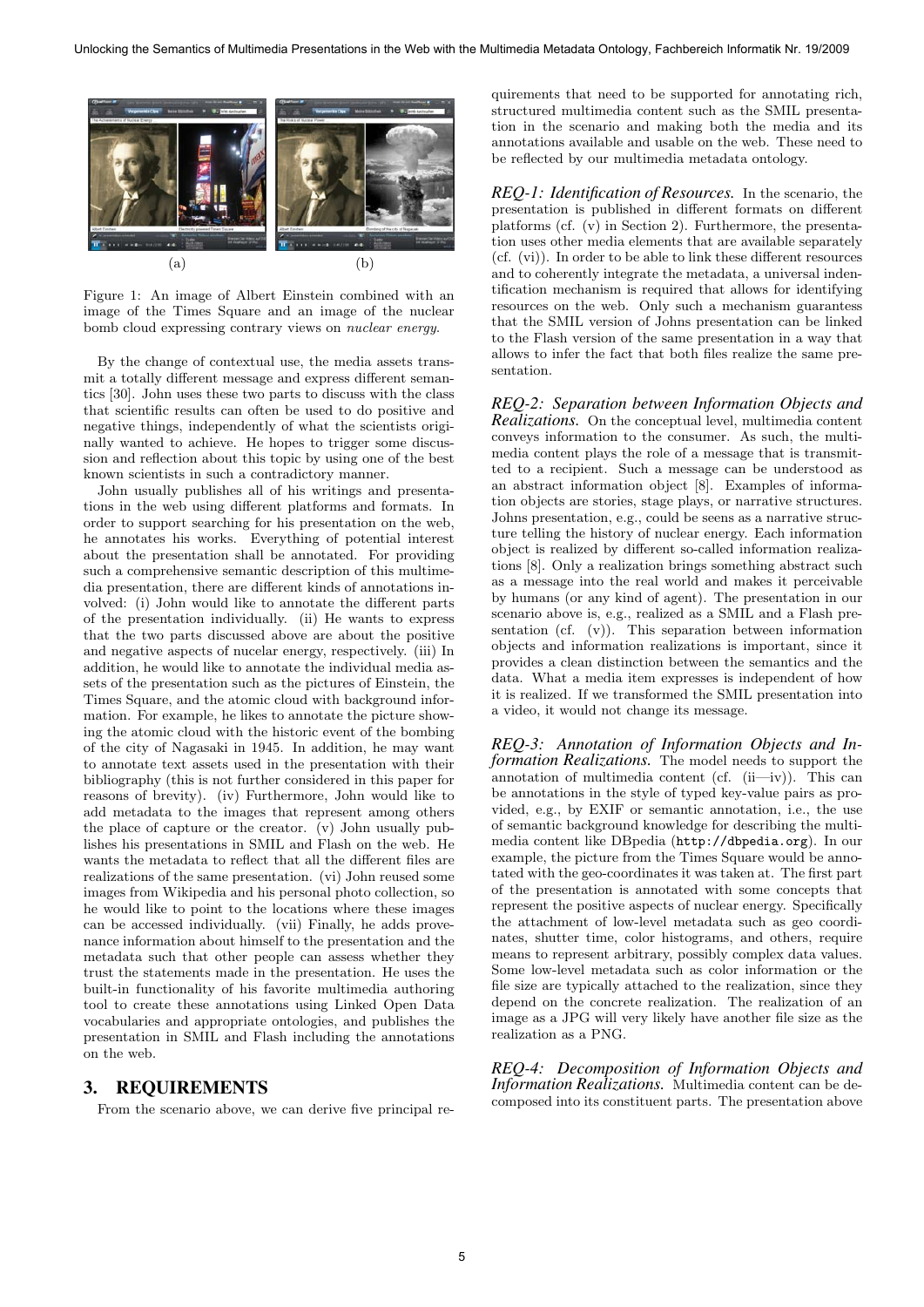can be decomposed into, e.g., the two parts discussing the chances and risks of nuclear energy (cf. (i)). Each part can be decomposed into the images they contain. The decomposition is important to refer to only the relevant parts of the presentation when applying some annotation. In the example above, e.g., only the first part is about the positive aspects of nuclear energy and the second about the negative ones. It is required to attach the annotations to the corresponding parts. If we annotated the presentation globally, we would not be able to relate the use of Albert Einstein and the Times Square in the context of the positive aspects of nuclear energy. A global annotation would just express the fact that the presentation is about positive and negative effects and that Albert Einstein, the Times Square, and the Nagasaki Bombing are depicted. It would not provide the same semantics as if we annotated the presentation parts individually. Decomposition can be applied arbitrarily often, i.e., one can create a hierarchy of parts. A clear separation between the information object and information realization is also important for the decomposition. For example, addressing a component is depending on the realization, e.g., physically addressing the first part is different in SMIL and in Flash. Whereas this does not matter for the information object.

*REQ-5: Representation of Provenance Information.* Specifically on the web, provenance is of crucial importance in order to judge the reliability of information (cf. (vii)). This is also true for the metadata. One might only be interested in media discussing the risks of nuclear power created by experts in the field. When John adds the annotation about the positive and negative aspects of nuclear energy, he includes information about himself. With additional knowledge about John, e.g., coming from his FOAF [10] file, a user can judge whether he has the required expertise.

#### 4. RELATED WORK

Numerous metadata models and metadata standards have been proposed in research and industry. These models come from different backgrounds and with different goals set. They vary in the domain for which they have been designed for and can be domain-specific or for general purpose. The existing metadata models also focus on a specific single media type such as image, text, or video and are not designed for annotating rich, structured multimedia presentations such as SMIL, SVG, and Flash. In addition, the metadata models differ in the complexity of the data structures they provide. With standards like EXIF [21], XMP [2], and IPTC [18] we find metadata models that provide (typed) key-value pairs to represent metadata of the media type image. Harmonization efforts like the Metadata Working Group<sup>4</sup> are very much appreciated. However, they remain on the same technological level and do not extend their effort beyond the single media type of image. Similar limitations occur with metadata models for audio files such as ID3 [26]. Like EXIF, ID3 provides a predefined list of key-value-pairs to annotate audio files and allows for defining custom metadata fields.

Other metadata models like Dublin Core [12] support hierarchical modeling of key-value pairs. It can be used to describe arbitrary resources. However, it is designed to annotate only entire documents and not parts of it. In addition, as it is very generic it only covers a small fraction of

the metadata needed to sufficiently annotate rich, structured multimedia content.

With MPEG-7 [25], we find a comprehensive metadata standard that aims at covering mainly decomposition and description of low-level features of audiovisual media content. MPEG-7 also provides basic means for semantic annotation. Several approaches have been published providing a formalization of MPEG-7 as an ontology [11], e.g., by Hunter [17] or the Core Ontology on Multimedia (COMM) [3]. Although these ontologies provide clear semantics for the multimedia annotations, they still focus on MPEG-7 as the underlying metadata standard.

From the existing metadata standards and metadata models, only COMM considers the separation of information objects and information realizations [8], i.e., the separation of an information object like an image and its multiple realizations. However, it is not fully supported in COMM as the decomposition and annotation can only be applied on information object level. Thus, it is not possible to individually annotate, e.g., the different realizations of the same image information object. This is very unfortunate, as the decomposition of information realizations depends on the realization's resolution and others.

The existing metadata models and metadata formats also hardly integrate high-level and low-level features, i.e., the integration of representing both the features that can be extracted from the media assets as well as the annotation with semantic background knowledge. This is unfortunate, as studies have shown the need for semantic annotation and conceptual queries, e.g., in image retrieval [23, 15, 16]. Furthermore, the advantage of semantic annotations have been shown as well [14, 31].

Finally, most metadata models lack in supporting structured multimedia content. Annotation of such structured multimedia content is in principle possible with MPEG-7 by considering the multimedia content as a media stream that can be decomposed. However, conducting such a decomposition for a complex structured multimedia presentation is not very practical in MPEG-7 due to the nature of annotations in MPEG-7 and the complexity involved with these annotations. For example, the multimedia presentation from Section 2 rendered using the Real Player can be temporally decomposed into some time-variant streams of the first and second part of the presentation. In addition, the streams can be spatially decomposed into the left and right image. Each stream is then annotated in MPEG-7 with the appropriate metadata at the time when it is rendered to the users. This approach is not very practicable, as the annotations have to be associated to the content each time the presentation is rendered. However, as the multimedia annotations are available a-priori to the rendering of the presentations, they can already be associated with and stored together with the multimedia content beforehand. This approach is followed by today's presentation formats such as SMIL and SVG and is implemented with the M3O.

This list of metadata models and metadata standards is far from being complete and is beyond the scope of this work. Some overview of multimedia metadata models and standards can be found in a report [6] of the W3C Multimedia Semantics Incubator Group or in the overview<sup>5</sup> of the current W3C Media Annotations Working Group. The

 $^4$ http://www.metadataworkinggroup.org/

<sup>5</sup> http://www.w3.org/2008/WebVideo/Annotations/ drafts/ontology10/WD/mapping\_table.html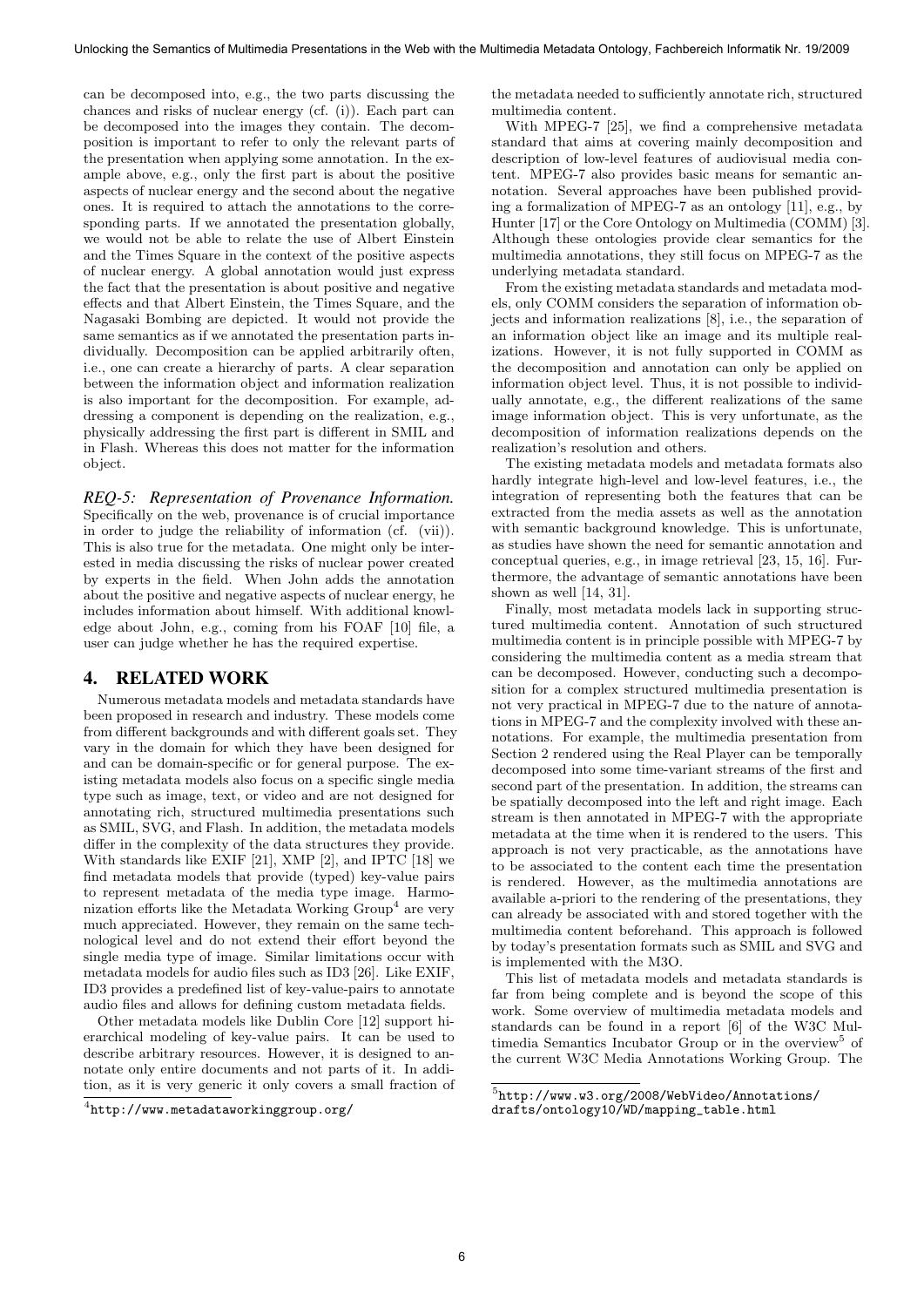examples have been selected as representative to show the variety of the different metadata models and metadata formats for multimedia content that exist today.

#### 5. MULTIMEDIAMETADATA ONTOLOGY

For defining our Multimedia Metadata Ontology (M3O), we leverage Semantic Web technologies and follow a patternoriented ontology design approach [13]. Since the goal is not to provide an ontological representation of a specific metadata standard or conceptual model, we analysed the existing standards and models (cf. Section 4). As an example, every metadata standard can assign metadata to some media item. These standards are limited and different with respect to the type of media and the kind of metadata that they support. However, common to them is that they assign some metadata to some media. Therefore, we provide a pattern that allows to accomplish exactly the assignement of arbitrary metadata to arbitrary media.

From our analysis, we identified five core patterns required to express metadata for multimedia content. These patterns model the basic structural elements of existing metadata formats and conceptual models such as provenance, structure, annotation, information realization, and complex data values. In order to realize a specific metadata standard or metadata model in M3O, these patterns need to be specialized. The patterns base on the foundational ontology DOLCE+DnS Ultralight (DUL) [8] and are formalized using Description Logics [4]. By this, we provide clear semantics of the patterns and their elements. We achieve an improved formal representation of the metadata compared to existing models. In addition, such a generic model is not limited to a single media type such as images, video, text, and audio but provides support for structured multimedia content as it can be created with today's multimedia presentation formats such as SMIL, SVG, and Flash.

The ontology is represented in OWL [33]. The annotations can therefore be represented in RDF, which can be serialized in different formats. The best known is probably RDF/XML, which is also recommended by the W3C. This allows us to directly embed RDF metadata within formats such as SMIL or SVG, which already provide appropriate means for embedding XML-based metadata. However, in general, the representation of M3O based metadata is independent of a specific serialization format, such as RD-F/XML.

In the following, we introduce three basic patterns from DOLCE+DnS Ultralight that we use for our model. Subsequently, we present two patterns provided by M3O for multimedia annotation and multimedia decomposition. We conclude this section by comparing the ontology against the requirements from Section 3.

#### 5.1 DOLCE+DnS Ultralight (DUL) Patterns

The Descriptions and Situation Pattern (D&S) [13] allows for the representation of contextualized views on the relations of a set of individuals and is depicted in Figure 2a. Since annotations might only be valid, interesting, or trusted within certain contexts, we have to consider the annotation itself within a context. This modeling requires reification, i.e., we have to be able to make statements about predicates. The D&S pattern gives us a formally sound reification mechanism. It provides a formally defined mechanism to view relations among individuals within a context and assign roles or types that are only valid within this context.

The D&S pattern consists of a Situation that satisfies a Description. The Description defines the roles and types present in a context, called Concepts. Each Concept classifies an Entity. The Concept can be seen as the type of the Entity that is true only within the actual context. The entities are the individuals that are relevant in a given context. Each Entity is connected to the situation via the hasSetting relation. Furthermore, the concepts can be related to other concepts by the isRelatedToConcept relation in order to express their dependency. The D&S pattern therefore expresses an n-ary relation among a set of entities. The concepts determine the roles that the entities play within this context.

As an example, we consider a semantic annotation expressing a view on the relation of Albert Einstein and the development of a nuclear bomb. One might be interested in the source of this annotation in order to judge whether it is trustworthy or not. Using a simple relation would not suffice since additional information about the context in which this annotation is asserted needs to be provided. Using Descriptions and Situations, we express the fact that a relation between the media and its annotation is valid within the context of the user, i.e., that the user who provides the annotation asserts this relation. We can then restrict a search only to certain users or types of users we trust.

The information realization pattern in Figure 2b models the distinction between information objects and information realizations [8]. A digital image like the Times Square might be stored on the hard disk in several formats and resolutions. The image is the information object and each file one information realization that realizes the image. Another example is the presentation from our scenario and its realization as a SMIL file. The presentation is the information object, while the SMIL file is the information realization. The information realization pattern therefore represents the difference between information as an abstract concept and its concrete realization. The same information can be realized in different ways. The pattern consists of the InformationRealization that is connected to the InformationObject by the realizes relation. Both are subconcepts of InformationEntity, which allows treating information in a general sense. We will use this in our annotation and decomposition patterns, since the structure of an annotation or a decomposition is the same on both the information object and information realization levels.

With ontologies, we can use abstract concepts and clearly identifiable individuals to represent data and to perform inferencing over the data. However, we also need the means to represent concrete data values such as strings or numerical values. In DUL there exists the concept Quality in order to represent intrinsic attributes of an Entity, i.e., attributes that only exist together with the Entity. Regions are used in order to represent the values of Qualities and the data space they come from. In DUL, there are different ways to encode concrete data values using Qualities and Regions. However, this discussion is beyond the scope of this paper. With the Data Value Pattern, we propose one of these options to be used in M3O. We argue that it is important to have a single, well defined way of representing concrete data values in order to reduce the risk of ambiguities. The Data Value Pattern (depicted in Figure 2c) assigns a concrete data value to an attribute of that entity. The attribute is represented by the concept Quality and is connected to the Entity by the hasQuality property. The Quality is connected to a Region by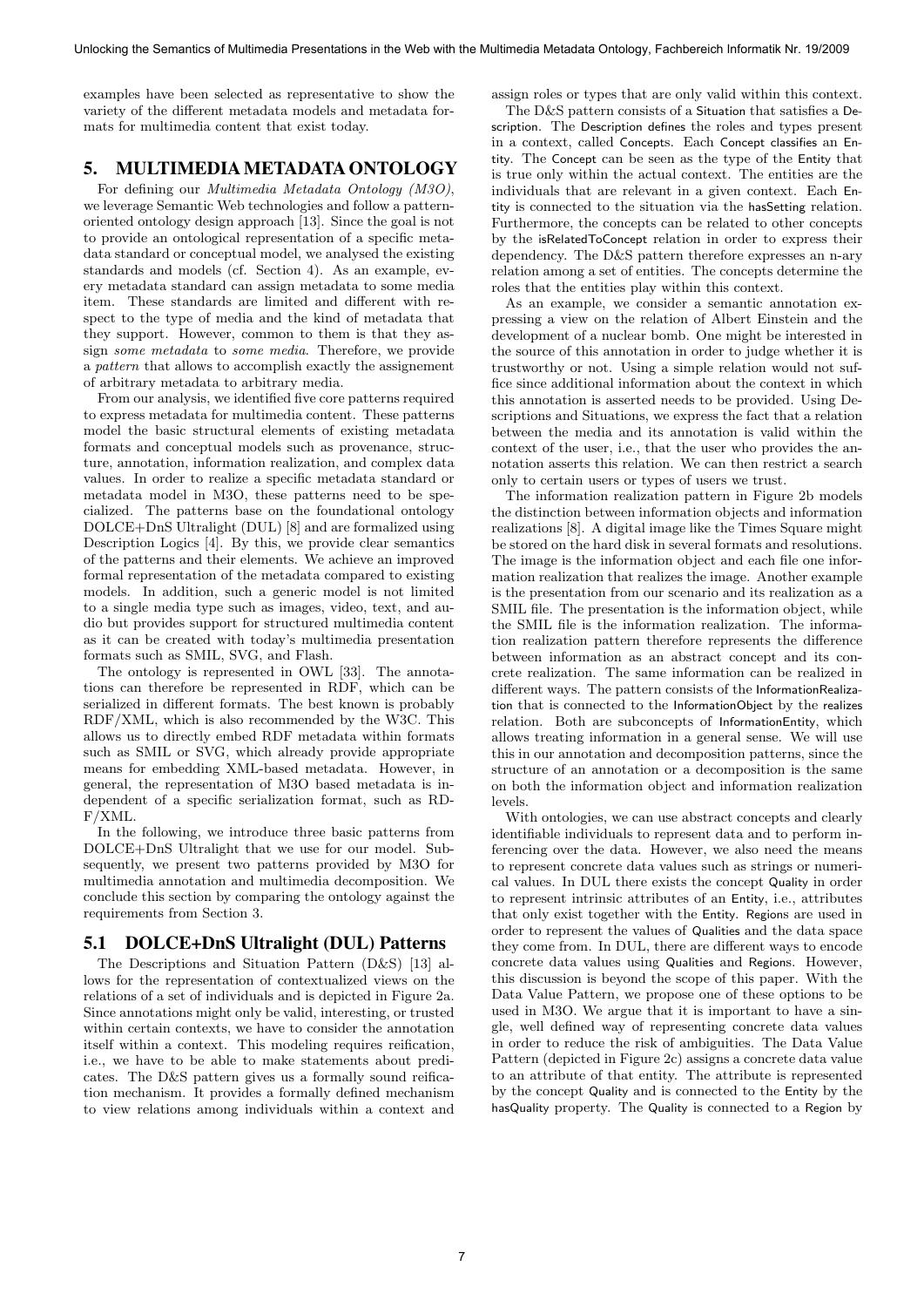

Figure 2: Ontology Patterns of the Multimedia Metadata Ontology (M3O)

the hasRegion relation. The Region models the data space the value comes from. We attach the concrete value to the Region using the relation hasRegionDataValue. The data value is encoded using typed literals, i.e., the datatype can be specified using XML Schema Datatypes [5].

As an example, we like to represent the EXIF metadata ISOSpeed:200 of an image. We model ISOSpeed as a quality since it is an attribue of the image. As region, we use the real numbers or more abstract, the space of all possible ISO speeds. We attach the number 200 to the region using the hasRegionDataValue.

Using the hasPart relation, we can also express structured data values such as supported in MPEG-7. We can, e.g., represent the dominant color of an image as a Quality having a value from the Region RGBColorSpace. The RGBColorSpace has as part the individual color spaces, e.g., the RedColorSpace. Finally, we attach the color index to these subregions.

#### 5.2 Annotation Pattern

Annotations are understood in M3O as the attachment of metadata to an information entity (see Section 1). Thus, annotations are metadata of information objects and information realizations, respectively. As we have discussed in Section 4, metadata comes in various forms such as low-level descriptors obtained by automatic methods, non-visual information covering authorship and technical details, or semantic annotation aiming at a formal and machine-understandable representation of the contents. We identified that the underlying basic structure of annotation is always the same. Our annotation pattern models this basic structure and allows for assigning arbitrary annotations to information entities, while providing the means for modeling provenance and context.

The Annotation Pattern depicted in Figure 2d is a specialization of the Descriptions and Situations pattern and consists of an AnnotationSituation that satisfies an Annotation-Pattern. The description defines at least one AnnotatedConcept that classifies each InformationEntity that is annotated by an instance of this pattern. The InformationEntity has the AnnotationSituation as its setting. Each metadata item is represented by an Entity that is classified by an AnnotationConcept. Furthermore, we can express provenance and context information using the second part of the pattern. A Method

that is classified by some AppliedMethodRole might specify how this annotation was produced. An example could be an algorithm or a manual annotation. We can describe further details such as parameters of the applied Method using a number of entities included in the AnnotationSituation that are classified by MethodConcepts, which are related to the MethodRole. In case of concrete data values for the metadata or the parameters, the Data Value Pattern is used. In general, the M3O makes no assumption about the source of the annotation and both manually and automatically created annotations are supported. We also support both lowlevel and high-level annotations. Low-level annotations use the Data Value Pattern in order to represent metadata such as color histograms, while the high-level annotations reuses concepts and individuals from arbitrary domain ontologies.

#### 5.3 Decomposition Pattern

Our Decomposition Pattern models the decomposition of information entities, e.g., the decomposition of a SMIL presentation into its logical parts or the segmentation of an image. After a decomposition, there is a whole, called the composite, and there are the parts, called the components. We call this pattern Decomposition Pattern, as from a metadata point of view we decompose the (multi-)media into parts, which we want to annotate further.

The Decomposition Pattern (cf. Figure 1b) consists of an DecompositionPattern that defines exactly one CompositeConcept and at least one ComponentConcept. The CompositeConcept classifies an InformationEntity, expressing that it is the whole. Each ComponentConcept classifies an InformationEntity, asserting that they are parts of the whole. We can further specify the Method that created the composition, which is classified by a AppliedMethodRole. The decomposition can be automatically generated or manually created by a human. The Method can further be described by entities that are classified by MethodConcepts, providing the means to model the parameters of the Method or the general provenance of this decomposition. This part of the pattern is similar to the Annotation Pattern. All classified entities have the DecompositionSituation as setting.

It is important to note that in cases of structured multimedia content there is already composition information available in the media itself. A SMIL file, e.g., contains informa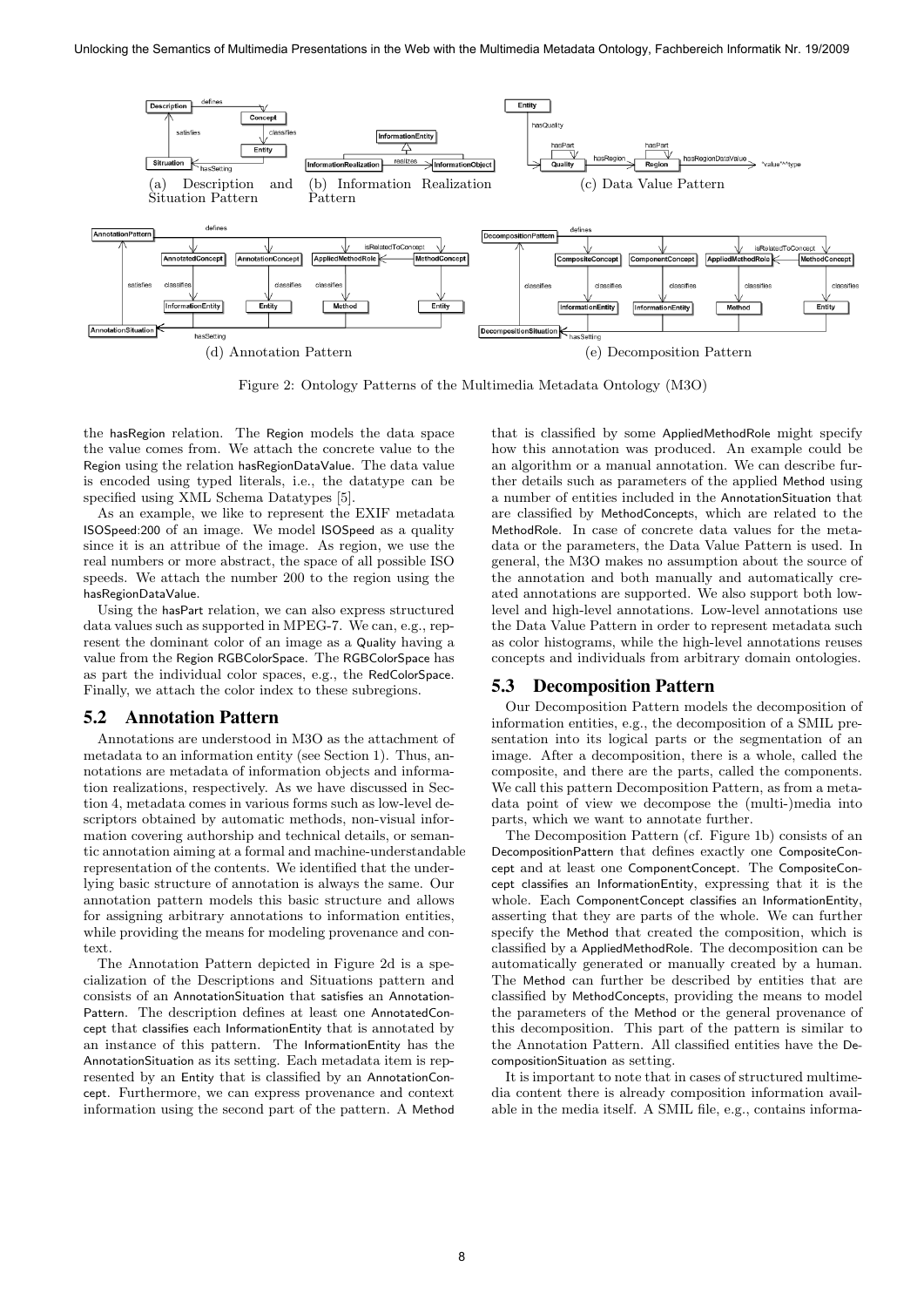tion about how single media assets are arranged. However, with M3O we aim at representing metadata about parts of the media that are not necessarily equal to or included in the physical structure defined in the SMIL file.

#### 5.4 Summary

We have presented the five patterns underlying our Multimedia Metadata Ontology M3O. We now compare the requirements discussed in Section 3 with the provided patterns, to verify that our ontology supports all required features.

REQ-1 is supported by the use of Semantic Web technologies. In the Semantic Web resources are identified by URIs, which can be used as universal identifiers. Typically http-URIs are used. They are dereferencable and provide besides identification also an access mechanism. REQ-2 is covered by the Information Realization Pattern, which models the distinction between the information object and it realizations. The annotation pattern addresses REQ-3. It provides the means to attach arbitrary metadata to both information objects and information realizations. Complex data values can be represented using the Data Value Pattern. The decomposition as formulated in REQ-4 is provided by the Decomposition Pattern. It provides decomposition on both levels. Finally, REQ-5 is satisfied with the use of the Descriptions and Situations pattern, which provides a formalized means for representing context and thus is applicable to represent provenance.

Besides these functional requirements, the M3O also provides a number of non-functional features [3, 29]. These nonfunctional features are rich axiomatization, partly due to the formal basis of DUL, modularity, extensibility, reusability, and separation of concerns. The M3O can be classified as a core ontology, which means that the ontology is modelled independently of a specific domain, but focussed on an aspect orthogonal to many domains, namely media annotation. We clearly separate concerns by using small and reusable patterns such as annotation and separation of information objects and their realizations. An important aspect is the independence of specific domain ontologies. We can incorporate arbitrary domain ontologies such as DBPedia.

#### 6. REVISTING THE SCENARIO

Having introduced our M3O Multimedia Metadata Ontology, we now show its application to the scenario in Section 2. We first show how to apply the single patterns based on some selected examples from the scenario in Section ??. Subsequently, we demonstrate in Section 6.2 how to embed the resulting M3O annotations into SMIL presentations and other based on RDF.

#### 6.1 Modeling the Scenario with M3O

We present the core aspects of our model, namely the information realization, decomposition, and annotation of multimedia. The concrete objects are referred to as individuals, which is common in the context of ontologies and the Semantic Web. Each individual has a type that refers to a concept of some ontology. Within the diagrams we introduce in the follow, each box represents an individual and its type. For example, the presentation-realization-1:SMILFile in Figure 3a refers to some individual presentation-realization-1 of type SMILFile. Both the ontology and the concrete annotations are represented using RDF. Concepts and individuals

are identified by URIs. However, for easier presentation we will omit the namespace completely.

We start with an example of how to apply the Information Object Pattern in order to represent the two basic levels of our model, i.e., the information object and the information realization. In this example, we consider two realizations of our presentation, namely one in SMIL and one in Flash. Therefore, we represent the fact that the presentation is realized by a SMIL file and also by a Flash file. In Figure 3a, we can see that there is one individual presentation-1 of type Presentation, which is a subclass of InformationObject. The files are represented by the individuals presentation-realization-1 and presentation-realization-2, which realize the presentation. They are of type SMILFile and FlashFile, which are subclasses of InformationRealization. Ideally, the full URI of the realization are derefereancable, i.e., a client can directly retrieve the respective realization.

In the next step, we annotate the whole presentation with its general topic, which is in this case represented by a Wikipedia article on the risk society using the Annotation Pattern. In Figure 3b, the application of the Annotation Pattern is shown. The AnnotatedConcept classifies the individual presentation-1 and expresses that this is the information object being annotated. The AnnotationConcept classifies the individual Risk Society from DBPedia, which represents the semantic label. We are not limited to using DBPedia, but can use any domain ontology.

The pattern shows the benefit of using a Descriptions and Situations based approach. We cannot only express the annotation as a relation between the information object and the label, but we can treat this relation within a context. We exemplify the support of our patterns for context and provenance by including information about the creator of the annotation. The AppliedMethodRole classifies a ManualAnnotation, and thus expresses that this image was labeled manually. We specify the author of this annotation by classifying some individual john using the AuthorRole. The AuthorRole is-ConceptRelatedTo the AppliedMethodRole, expressing that john is the author of this manual annotation. Please note that the concepts such as ManualAnnotation and AuthorRole are subconcepts of the DOLCE+DnS Ultralight concepts Method and Entity and should be provided by some specialization of the M3O core patterns.

Subsequently, we present the decomposition of the presentation into logical components that we want to annotate further. In Figure 3c, we show the logical decomposition of the presentation into two parts representing the positive and negative aspects of nuclear energy, respectively. We further demonstrate the decomposition of the first part into the two images of Albert Einstein and the Times Square.

The upper part of Figure 3c shows the first composition, the lower half the second one. We see that the DecompositionPattern defines the CompositeRole and two ComponentRoles. The CompositeRole classifies the individual presentation-1, i.e., the information object representing our presentation. This relation represents the fact that the presentation is the Composite, i.e., the whole in this decomposition. The ComponentRoles classify the two InformationObjects named part-1 and part-2, representing the two logical parts of the presentation. The lower part of Figure 3c shows how part-1 is further decomposed into the two images, represented by image-1 and image-2. Here, we see that the individual part-1 plays the ComponentRole in the first composition and the Composite-Role in the second one. Being a component or a composite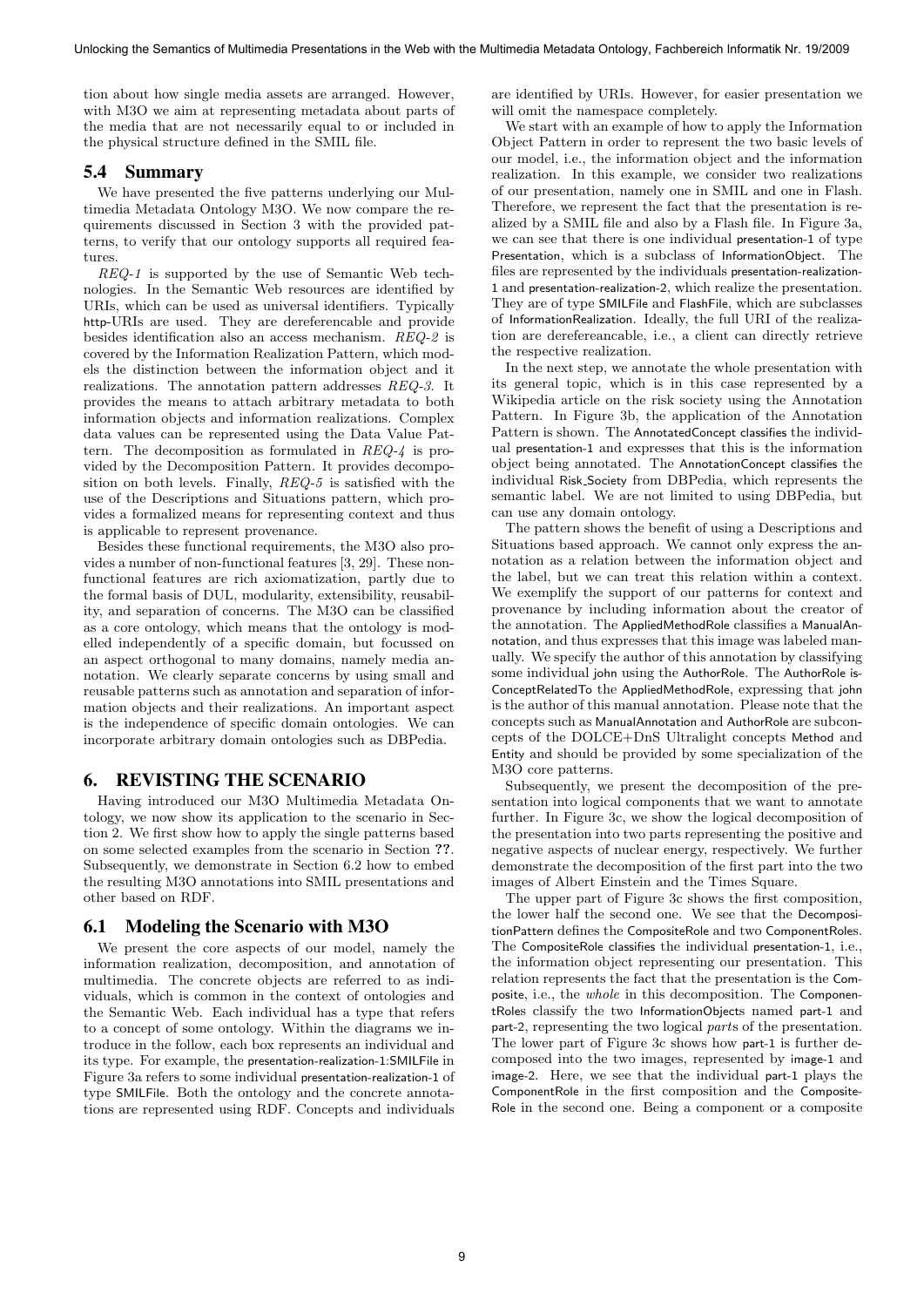

Figure 3: Example Instantiations of our Patterns Based on the Scenario in Section 2.

is therefore depending on the context. Thus, from a modeling point of view our M3O approach is advantegous as it considers properties such as being a component or a composite only within a specific context.

Annotating with low-level features follows the same principles as in the example of the semantic annotation, i.e., annotating an information entity with low-level metadata follows the same underlying structure as the semantic annotation. We demonstrate this by the geo-annotation of an image file with EXIF metadata in Figure 3d. In order to represent the coordinates, we employ the Data Value Pattern. The description defines a EXIFGeoParameter that parametrizes a GeoPoint. This is a Region that represents the data space of all geo coordinates. We attach latitude and longitude using the WGS84 vocabulary, i.e., geo:lat and geo:long [9] and use a GeoLocationQuality as the quality of the image. Please note that the Region, the Quality, and the WGS84 relations are not specific to the EXIF descriptor, and could be reused in other annotations that represent geo locations.

Depending on the exact metadata it might be more appropriate to attach the information to the information object or the information realization. In this case, e.g., we want to represent the location on which the image was taken. We attach this information to the information object, since the location is independent of the format of the image, i.e., the information realization. The capturing location is therefore a property of the information object. Also, this shows that a directy one-to-one mapping from an existing metadata standard into M3O is not always appropriate. Existing standards may be ambiguous or not cleanly modelled in some aspects. Thus, a refactoring might be appropriate. However, also a one-to-one mapping is of course possible with M3O.

#### 6.2 Embedding M3O in Multimedia Presentations

In this section, we describe how the metadata represented in M3O are embedded into rich, structured multimedia presentations. As our M3O annotations are represented in RDF, they can be easily serialized into XML. With the Metainformation Module, SMIL explicitly forsees the integration of XML-based metdata to describe the SMIL presentation [35] . The XML-serialized M3O is embedded into the SMIL presentation's <header> by using the <metadata>-tag (cf. lines 2-4 of Listing 1).

The embedded RDF has to represent both the information object and the information realization levels. As the example in Listing 1 shows, the embedded RDF uses the xml:base attribute to set the base URI of the RDF part to http://example.com/john/nuclear representing the information object level (cf. line 6). The SMIL file itself has the URI http://example.com/john/nuclear.smil. This URI also denotes the location from which the file can be retrieved. Within the RDF part, we use abbreviated URIs, such as #presentation-1 (eg. in line 11). Using the xml:base this is concatenated to the full URI http://example.com/john/nuclear# presentation-1. On the information realization level, we address parts of the SMIL file using the URI of the file and adding the value of the respective xml:id attribute using a hash sign (cf. line 17 for a RDF snippet referencing a SMIL element and line 29 for its definition). The URI http://example.com/john/nuclear.smil#scientificAchievements identifies the first part of the SMIL document with the xml:id scientificAchievements.

Listing 1: Embedding M3O into SMIL as RDF/XML.

```
\langle \text{small } \xspace xmlns=" http://www.w3.org/2006/SMIL30/..." \rangle<head>
\leq =− Metadata
```
<metadata id="meta-rdf">

5 <rdf:RDF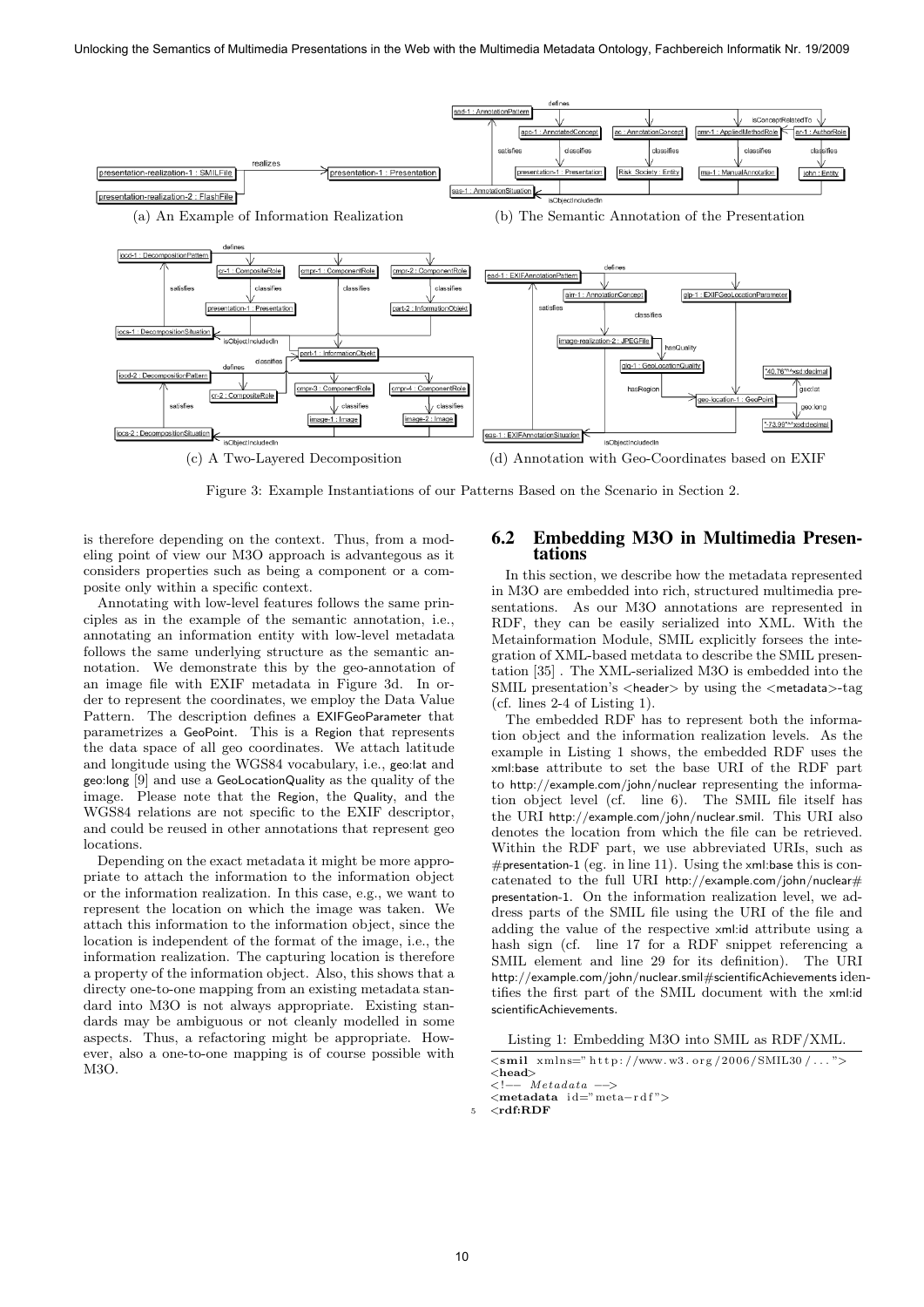```
xml:base="http://example.com/john/nuclear"xm l n s : r d f=" h t t p : //www.w3.org/1999/02/22 - r d f -
               syntax−ns#"
        xmlns:dul=" http://www.loa-cnr.it/ontologies/DUL.
               \alpha ow \frac{1}{2}xmlns:m3odec=" http://m3o.semantic-multimedia.org
/ o n t o l o g y / d e c om p o s i t i o n . ow l#"
10 xmlns:m3oann=" h t t p : //m3o . s emant i c−mu lt im ed ia . o r g
         /ontology/annotation.owl#"<br>xmlns:m3osmil="http://m3o.semantic−multimedia.
               o r g / o n t o l o g y / sm i l . ow l#">
     <dul:InformationObject r d f : a b o u t="#p r e s e n t a t i o n −1"
        ><br><dul:isObjectIncludedIn rdf:resource="#ds−1" />
15 </dul:InformationObject>
     <m3osmil:SMILFile r d f : a b o u t=" h t t p : // examp le . com/
            john/nuclear . smil">
        <d u l : r e a l i z e s r d f : r e s o u r c e="#p r e s e n t a t i o n −1" />
     \langle/m3osmil:SMILFile>
     <m3osmil:SMILElement r d f : a b o u t=" h t t p : // examp le . com
            /john/nuclear . smil#scientificAchievements'
         20 <d u l : r e a l i z e s r d f : r e s o u r c e="#part −1" />
     \langle/m3osmil:SMILElement>
                      e.g. #part -1, #image -1, ... -->
     \langle - \rangle - \sim \sim \langle \rangle rdf:RDF>
     \langle/metadata><br>\langle!-- layout
          - layout -</head>
     <body>\lt!! Presentation content \to<seq i d=" m a i n P r e s e n t a t i o n ">
30 < par xml:id=" scientific A chievements">...</par><br>< par xml:id=" scientific Risks">...</par>
         \langle / \text{seq} \rangle\langle/body>
     \langle/smil>
   The control of the control of the Company of Table 11 (m) and the Multimedia Presentations in the Multimedia Presentations in the Multimedia Presentations in the Multimedia Presentations in the Multimedia Presentations in
```
The decomposition pattern is shown in Listing 2. We see again the abbreviated URIs for the whole presentation #presentation-1 in line 4 as well as the URIs of the two parts in lines 9 and 14. This decomposition is on the information object level. The information objects are linked to the realizations, i.e., the SMIL file itself and the two elements of the SMIL presentation using the information relaization pattern. This is shown in Listing 1 in lines 14 and 18.

Listing 2: Embedding M3O Decomposition into SMIL.

```
<m3odec:DecompositionPattern r d f : a b o u t="#dp−1">
       <dul:defines><m3odec:CompositeRole r d f : a b o u t="#cr −1">
             \langlem3odec:classifies rdf:resource="#<br>presentation -1" />
         \frac{1"}{\text{8}} presentation -1" />
       \langle/dul:defines>
       <dul: defines><m3odec:ComponentRole r d f : a b o u t="#cmpr−1">
            <m3odec:classifies rdf:resource="#part-1" />
10 </m3odec:ComponentRole>
       \epsilon/dul defines\sim\langledul: defines>
         <m3odec:ComponentRole r d f : a b o u t="#cmpr−2">
            <m3odec:classifies rdf:resource="#part-2" />
         \langle/m3odec:ComponentRole\rangle\langle/dul:defines>
    \langle/m3odec:DecompositionPattern>
    <dul:InformationObject r d f : a b o u t="#part −1">
       <dul:isObjectIncludedIn rdf:resource="#ds-1" />
20 </dul:InformationObject>
    <dul:InformationObject r d f : a b o u t="#part −2">
       <du l : isObjectInc ludedIn r d f : r e s o u r c e="#ds−1" />
    </dul:InformationObject>
    <m3odec:DecompositionSituation r d f : a b o u t="#ds−1">
       \langle \text{dul:} \text{satisfies} \text{ rdf:} \text{resource} = "#dp-1" \rangle\langle/m3odec:DecompositionSituation>
```
In Listing 3, we see how to represent the fact that image-1 is realized by some file from Wikipedia. Please note that within the SMIL body even a local copy might be used. But from a metadata perspective it might be more appropriate to link to the original version on the web. Even both could be included.

Listing 3: Referring to Media Assets with M3O in SMIL.

| $<$ m3osmil:JPEGFile $\text{rdf:about}=" \text{http://en.wikipedia}$ |  |
|----------------------------------------------------------------------|--|
| org/wiki/File:Einstein1921_by_F_Schmutzer_4.                         |  |
| $i$ pg">                                                             |  |
| $\langle$ dul:realizes rdf:resource="#image-1" />                    |  |
| $\langle$ /m3osmil:JPEGFile>                                         |  |

As a final example, we demonstrate the annotation of the first part with the individual Nuclear power from DBPedia in Listing 4. As discussed, our modelling approach allows for the use of arbitrary background knowledge [29].

Listing 4: Embedding M3O Semantic Annotations into SMIL.

| $<$ m3odec:AnnotationConcept rdf:about="#cmpr-1">         |
|-----------------------------------------------------------|
| $\langle$ m3odec:classifies rdf:resource="http://dbpedia. |
| $org/resource/Nuclear-power''$ />                         |
| $\langle$ /m3odec:AnnotationConcept $\rangle$             |

Embedding the M3O metadata into other presentation formats like SVG works in principle similar to the integration into SMIL. SVG also provides a <metadata>-tag that can be used to embed XML-serialized RDF in the SVGheader. As with SMIL, the individual parts of the SVG presentation such as the media assets can be annotated. This approach of embedding M3O annotations can also be applied on new multimedia formats such as the SVG-based LASeR [19] format and the SMIL-based XMT- $\Omega$  [22] format.

Finally, the frame-based and binary presentation format Flash does not allow for integrating metadata with the presentation [28]. However, Flash is in principle also tag-based like SMIL and SVG. Examples of tags in Flash are adding and removing an image within a frame, starting and stopping a sound, and others. We can use the M3O to annotate the frames and tags in Flash. The major difference is, however, that we cannot embed the metadata directly, such that it would need to be published as an additional file or by using http content negotiation.

#### 7. INTEGRATION IN SEMANTICMM4U

The M3O is used and currently implementeted in the SemanticMM4U framework as generic annotation model for rich, structured multimedia presentations. The Semantic-MM4U framework provides for the multi-channel generation of multimedia presentations in formats like SMIL, SVG, Flash, and others [27, 30]. The framework uses existing multimedia metadata and allows to derive new semantics while the multimedia presentations are created. It has been successfully applied in various domains including personalized sports news, context-aware tourist guides, and the generation and semantic enrichment of personal photo albums [7]. Although the SemanticMM4U allows for the multi-channel generation of semantically-rich multimedia presentations, a proper model that describes how the generated presentations shall be annotated has still been desparately missing. This gap of a generic model and a reference framework for semantic annotation of rich, structured multimedia presentations is now being filled by the M3O. As the SemanticMM4U framework is available in open source, we also plan to release the M3O-extended version of the framework for the use of the community and general public.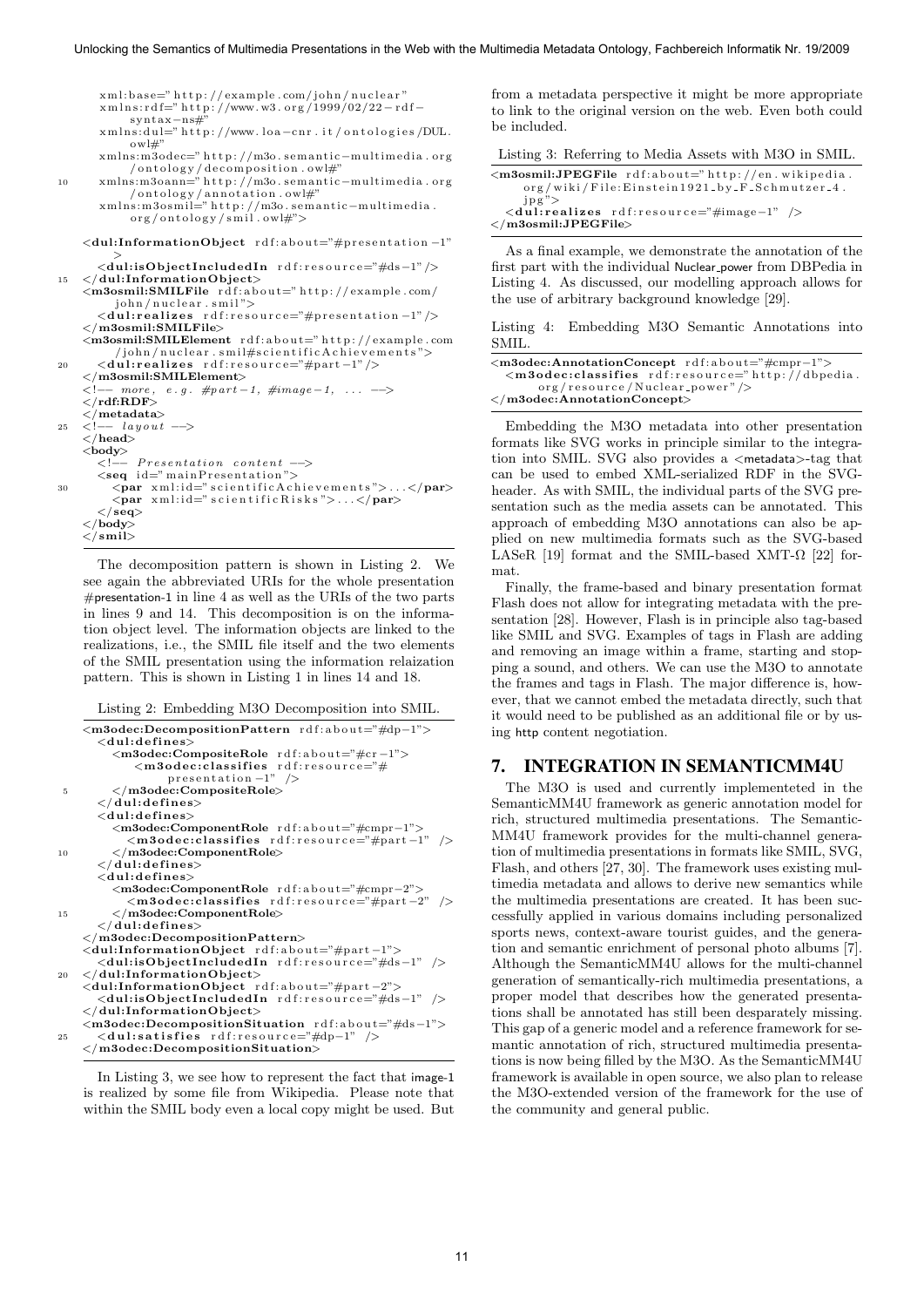#### 8. CONCLUSIONS AND FUTURE WORK

In this paper, we have presented the Multimedia Metadata Ontology (M3O) as a generic modeling framework for rich, structured multimedia presentations. Unlike existing metadata models, the M3O is not bound to a specific media type and allows for integrating the features of the different models and standards we find today. The M3O strictly separates information objects from their realizations, a requirement that is often requested for multimedia annotation [20, 15]. The model supports annotation and decomposition of the multimedia presentations on both levels, the information objects and information realizations. It supports both the representation of high-level semantic annotation with background knowledge as well as the annotation with low-level features extracted from the multimedia content. In addition, it allows to capture and represent provenance information about the annotations and decompositions. 12 **Lateration Conservation Conservation Conservation Conservation Conservation Conservation Conservation Conservation Conservation Conservation Conservation Conservation Conservation Conservation Conservation Conservati** 

It is important to note that with the M3O, we do not propose yet another model on multimedia metadata. Rather, we aim at providing a general modeling framework for multimedia metadata that comprises the features of today's metadata models and metadata standards. Due to its formal nature and pattern-based approach it is well suited for this task and provides the basis needed to host and integrate the different existing metadata approaches. The M3O is available in OWL at http://m3o.semantic-multimedia.org/ ontology/2009/09/16/ and is formalized using Description Logics [4].

The M3O bases on the foundational ontology DOLCE+ DnS Ultralight and makes use of its rich axiomatization. Using Semantic Web technologies, the M3O is a promising approach for representing the metadata of rich multimedia presentations and unlocking their semantics for the web. As RDFa has been uptaken by Google and Yahoo! beginning of 2009 and integrated into their core business of search engines, it shows that Semantic Web technologies are of interest for the industry. Thus, we assume that an efficient gathering and processing of rich multimedia presentations described with M3O is also possible by their search engines.

Acknowledgements: We thank Frank Nack for discussing the features and concepts of the MPEG-7 metadata standard. This research has been co-funded by the EU in FP6 in the X-Media project (026978) and FP7 in the WeKnowIt project (215453).

## 9. REFERENCES [1] Adobe. Flash file format, July 2008.

- http://www.adobe.com/licensing/developer/.
- $A$ dobe Systems Incorporated.  $XMP Adding$  Intelligence to Media, September 2005.
	- http://www.adobe.com/products/xmp/.
- [3] R. Arndt, R. Troncy, S. Staab, L. Hardman, and M. Vacura. COMM: designing a well-founded multimedia ontology for the web. In  $ISWC+ASWC$ , pages 30–43, 2007.
- [4] F. Baader, D. Calvanese, D. L. McGuinness, D. Nardi, and P. F. Patel-Schneider, editors. The Description Logic Handbook. Cambridge University Press, 2003.
- [5] P. V. Biron and A. Malhotra. XML Schema Part 2: Datatypes Second Edition, W3C Recommendation. October 2004. http://www.w3.org/TR/xmlschema-2/.
- [6] S. Boll, T. Bürger, O. Celma, C. Halaschek-Wiener, E. Mannens, and R. Troncy. Multimedia Vocabularies on the Semantic Web. Multimedia Semantics Incubator Group Report (XGR), July 2007.
- [7] S. Boll, P. Sandhaus, A. Scherp, and U. Westermann. Semantics, content, and structure of many for the creation of personal photo albums. In ACM MULTIMEDIA, pages 641–650, 2007.
- [8] S. Borgo and C. Masolo. Handbook on Ontologies, chapter Foundational choices in DOLCE. Springer, 2009.
- [9] D. Brickley. Basic Geo (WGS84 lat/long) Vocabulary, 2006. [10] D. Brickley and L. Miller. The Friend Of A Friend (FOAF) vocabulary specification, November 2007. http://xmlns.com/foaf/spec/.
- [11] S. Dasiopoulou, V. Tzouvaras, I. Kompatsiaris, and M. G. Strintzis. Enquiring MPEG-7 based multimedia ontologies. Oct. 2009.
- [12] Dublin Core Metadata Initiative. DCMI Metadata Terms, Jan. 2008. http://dublincore.org/documents/dcmi-terms/.
- [13] A. Gangemi and V. Presutti. Handbook on Ontologies, chapter Ontology Design Patterns. Springer, 2009.
- [14] L. Hollink, G. Nguyen, G. Schreiber, J. Wielemaker, B. Wielinga, and M. Worring. Adding spatial semantics to image annotations. In Knowledge Markup and Semantic Annotation, 2004.
- [15] L. Hollink, A. T. Schreiber, B. J. Wielinga, and M. Worring. Classification of user image descriptions. International Journal of Human-Computer Studies,  $61(5):601 - 626$ , November 2004.
- [16] L. Hollink, G. Schreiber, and B. Wielinga. Patterns of semantic relations to improve image content search. Web Semantics: Science, Services and Agents on the World Wide Web, 5(3):195–203, 2007.
- [17] J. Hunter. Enhancing the semantic interoperability of multimedia through a core ontology. IEEE Transactions on Circuits and Systems for Video Technology, 13(1):49–58, January 2003.
- [18] International Press Telecommunications Council. "IPTC Core" Schema for XMP Version 1.0 Specification document, 2005. http://www.iptc.org/.
- [19] ISO/IEC. LASeR, Apr. 2007. http://www.mpeg-laser.org/.
- [20] A. Jaimes and S.-F. Chang. A conceptual framework for indexing visual information at multiple levels. In IS&T/SPIE Internet Imaging, volume 3964, 2000.
- [21] JEITA. Exchangeable image file format for digital still cameras, April 2002.
- [22] M. Kim, S. Wood, and L.-T. Cheok. Extensible MPEG-4 Textual Format. In ACM Multimedia, Nov. 2000.
- [23] M. Markkula and E. Sormunen. End-user searching challenges indexing practices in the digital newspaper photo archive. Information Retrieval, 1(4):259–285, January 2000.
- [24] Merriam-Webster, Inc. Metadata, 2009. http://www.m-w.com/dictionary/metadata.
- [25] MPEG-7. Multimedia content description interface. Technical report, Standard No. ISO/IEC n15938, 2001.
- [26] M. Nilsson and M. Mutschler. ID3, 2009. http://www.id3.org/.
- [27] A. Scherp. Canonical processes for creating personalized semantically rich multimedia presentations. Multimedia Syst., 14(6):415–425, 2008.
- [28] A. Scherp. Semantics support for personalized multimedia content. In Internet and Multimedia Systems and Applications, pages 57–65. IASTED, Mar. 2008.
- [29] A. Scherp, T. Franz, C. Saathoff, and S. Staab. F—A Model of Events based on the Foundational Ontology DOLCE+ Ultralight. In Knowledge Capturing, 9 2009.
- [30] A. Scherp and R. Jain. An ecosystem for semantics. IEEE MultiMedia, 16(2):18–25, 2009.
- [31] G. Schreiber, I. Blok, D. Carlier, W. van Gent, J. Hokstam, and U. Roos. A mini-experiment in semantic annotation. pages 404–408, 2002.
- [32] R. Steinmetz and K. Nahrstedt. Multimedia Systems. Springer, 2004.
- [33] Owl web ontology language overview, January 2004.
- [34] W3C. RDF Primer, Feb. 2004.
- http://www.w3.org/TR/REC-rdf-syntax/. [35] W3C. SMIL 3.0, Dec. 2008.
- http://www.w3.org/TR/SMIL/.
- [36] W3C. SVG, Apr. 2009. http://www.w3.org/TR/SVG/.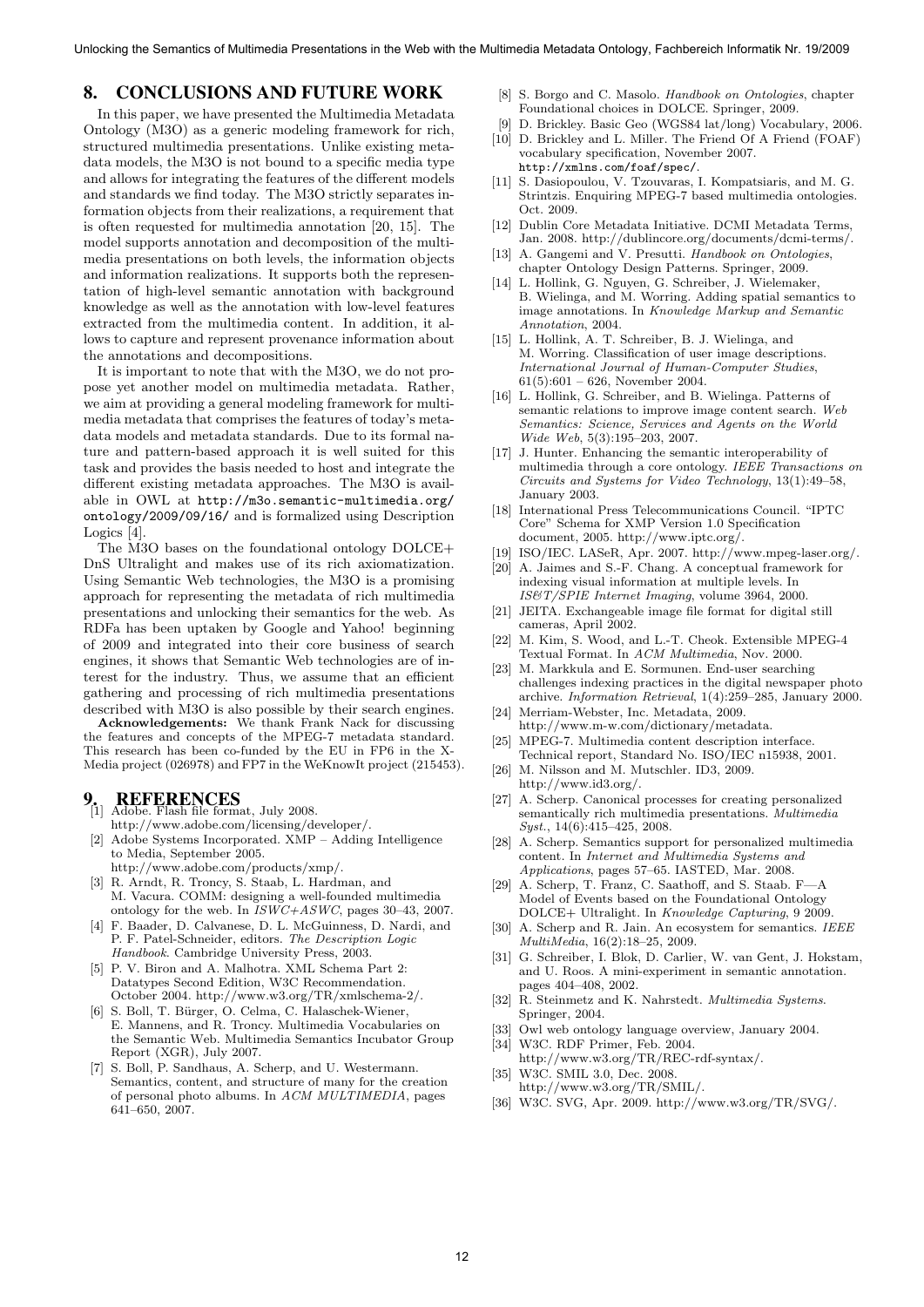## **Bisher erschienen**

### **Arbeitsberichte aus dem Fachbereich Informatik**

(<http://www.uni-koblenz.de/fb4/publikationen/arbeitsberichte>)

Carsten Saathoff, Ansgar Scherp, Unlocking the Semantics of Multimedia Presentations in the Web with the Multimedia Metadata Ontology, Arbeitsberichte aus dem Fachbereich Informatik 19/2009

Christoph Kahle, Mario Schaarschmidt, Harald F.O. von Kortzfleisch, Open Innovation: Kundenintegration am Beispiel von IPTV, Arbeitsberichte aus dem Fachbereich Informatik 18/2009

Dietrich Paulus, Lutz Priese, Peter Decker, Frank Schmitt, Pose-Tracking Forschungsbericht, Arbeitsberichte aus dem Fachbereich Informatik 17/2009

Andreas Fuhr, Tassilo Horn, Andreas Winter, Model-Driven Software Migration Extending SOMA, Arbeitsberichte aus dem Fachbereich Informatik 16/2009

Eckhard Großmann, Sascha Strauß, Tassilo Horn, Volker Riediger, Abbildung von grUML nach XSD soamig, Arbeitsberichte aus dem Fachbereich Informatik 15/2009

Kerstin Falkowski, Jürgen Ebert, The STOR Component System Interim Report, Arbeitsberichte aus dem Fachbereicht Informatik 14/2009

Sebastian Magnus, Markus Maron, An Empirical Study to Evaluate the Location of Advertisement Panels by Using a Mobile Marketing Tool, Arbeitsberichte aus dem Fachbereich Informatik 13/2009

Sebastian Magnus, Markus Maron, Konzept einer Public Key Infrastruktur in iCity, Arbeitsberichte aus dem Fachbereich Informatik 12/2009

Sebastian Magnus, Markus Maron, A Public Key Infrastructure in Ambient Information and Transaction Systems, Arbeitsberichte aus dem Fachbereich Informatik 11/2009

Ammar Mohammed, Ulrich Furbach, Multi-agent systems: Modeling and Virification using Hybrid Automata, Arbeitsberichte aus dem Fachbereich Informatik 10/2009

Andreas Sprotte, Performance Measurement auf der Basis von Kennzahlen aus betrieblichen Anwendungssystemen: Entwurf eines kennzahlengestützten Informationssystems für einen Logistikdienstleister, Arbeitsberichte aus dem Fachbereich Informatik 9/2009

Gwendolin Garbe, Tobias Hausen, Process Commodities: Entwicklung eines Reifegradmodells als Basis für Outsourcingentscheidungen, Arbeitsberichte aus dem Fachbereich Informatik 8/2009

Petra Schubert et. al., Open-Source-Software für das Enterprise Resource Planning, Arbeitsberichte aus dem Fachbereich Informatik 7/2009

Ammar Mohammed, Frieder Stolzenburg, Using Constraint Logic Programming for Modeling and Verifying Hierarchical Hybrid Automata, Arbeitsberichte aus dem Fachbereich Informatik 6/2009

Tobias Kippert, Anastasia Meletiadou, Rüdiger Grimm, Entwurf eines Common Criteria-Schutzprofils für Router zur Abwehr von Online-Überwachung, Arbeitsberichte aus dem Fachbereich Informatik 5/2009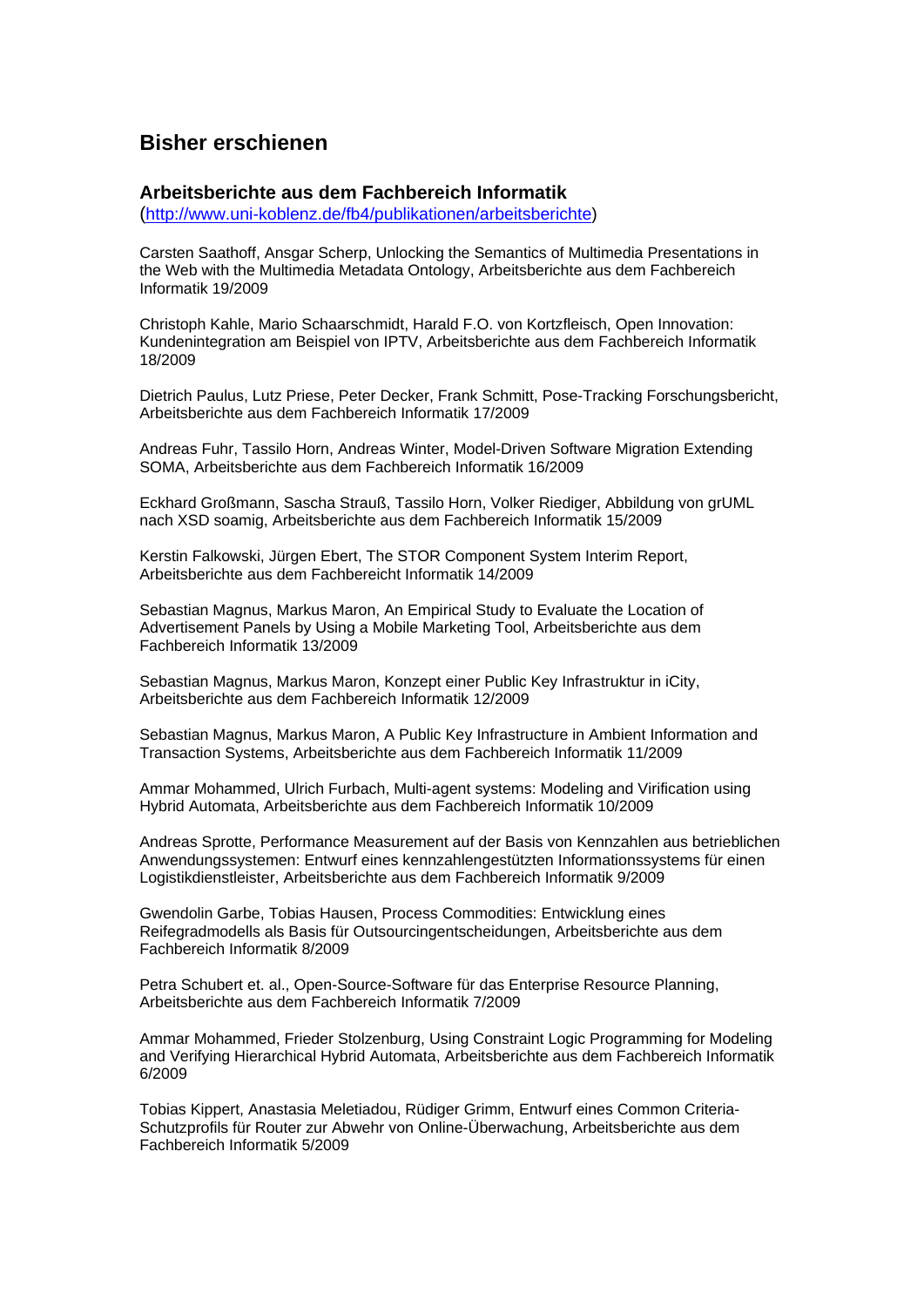Hannes Schwarz, Jürgen Ebert, Andreas Winter, Graph-based Traceability – A Comprehensive Approach. Arbeitsberichte aus dem Fachbereich Informatik 4/2009

Anastasia Meletiadou, Simone Müller, Rüdiger Grimm, Anforderungsanalyse für Risk-Management-Informationssysteme (RMIS), Arbeitsberichte aus dem Fachbereich Informatik 3/2009

Ansgar Scherp, Thomas Franz, Carsten Saathoff, Steffen Staab, A Model of Events based on a Foundational Ontology, Arbeitsberichte aus dem Fachbereich Informatik 2/2009

Frank Bohdanovicz, Harald Dickel, Christoph Steigner, Avoidance of Routing Loops, Arbeitsberichte aus dem Fachbereich Informatik 1/2009

Stefan Ameling, Stephan Wirth, Dietrich Paulus, Methods for Polyp Detection in Colonoscopy Videos: A Review, Arbeitsberichte aus dem Fachbereich Informatik 14/2008

Tassilo Horn, Jürgen Ebert, Ein Referenzschema für die Sprachen der IEC 61131-3, Arbeitsberichte aus dem Fachbereich Informatik 13/2008

Thomas Franz, Ansgar Scherp, Steffen Staab, Does a Semantic Web Facilitate Your Daily Tasks?, Arbeitsberichte aus dem Fachbereich Informatik 12/2008

Norbert Frick, Künftige Anfordeungen an ERP-Systeme: Deutsche Anbieter im Fokus, Arbeitsberichte aus dem Fachbereicht Informatik 11/2008

Jürgen Ebert, Rüdiger Grimm, Alexander Hug, Lehramtsbezogene Bachelor- und Masterstudiengänge im Fach Informatik an der Universität Koblenz-Landau, Campus Koblenz, Arbeitsberichte aus dem Fachbereich Informatik 10/2008

Mario Schaarschmidt, Harald von Kortzfleisch, Social Networking Platforms as Creativity Fostering Systems: Research Model and Exploratory Study, Arbeitsberichte aus dem Fachbereich Informatik 9/2008

Bernhard Schueler, Sergej Sizov, Steffen Staab, Querying for Meta Knowledge, Arbeitsberichte aus dem Fachbereich Informatik 8/2008

Stefan Stein, Entwicklung einer Architektur für komplexe kontextbezogene Dienste im mobilen Umfeld, Arbeitsberichte aus dem Fachbereich Informatik 7/2008

Matthias Bohnen, Lina Brühl, Sebastian Bzdak, RoboCup 2008 Mixed Reality League Team Description, Arbeitsberichte aus dem Fachbereich Informatik 6/2008

Bernhard Beckert, Reiner Hähnle, Tests and Proofs: Papers Presented at the Second International Conference, TAP 2008, Prato, Italy, April 2008, Arbeitsberichte aus dem Fachbereich Informatik 5/2008

Klaas Dellschaft, Steffen Staab, Unterstützung und Dokumentation kollaborativer Entwurfsund Entscheidungsprozesse, Arbeitsberichte aus dem Fachbereich Informatik 4/2008

Rüdiger Grimm: IT-Sicherheitsmodelle, Arbeitsberichte aus dem Fachbereich Informatik 3/2008

Rüdiger Grimm, Helge Hundacker, Anastasia Meletiadou: Anwendungsbeispiele für Kryptographie, Arbeitsberichte aus dem Fachbereich Informatik 2/2008

Markus Maron, Kevin Read, Michael Schulze: CAMPUS NEWS – Artificial Intelligence Methods Combined for an Intelligent Information Network, Arbeitsberichte aus dem Fachbereich Informatik 1/2008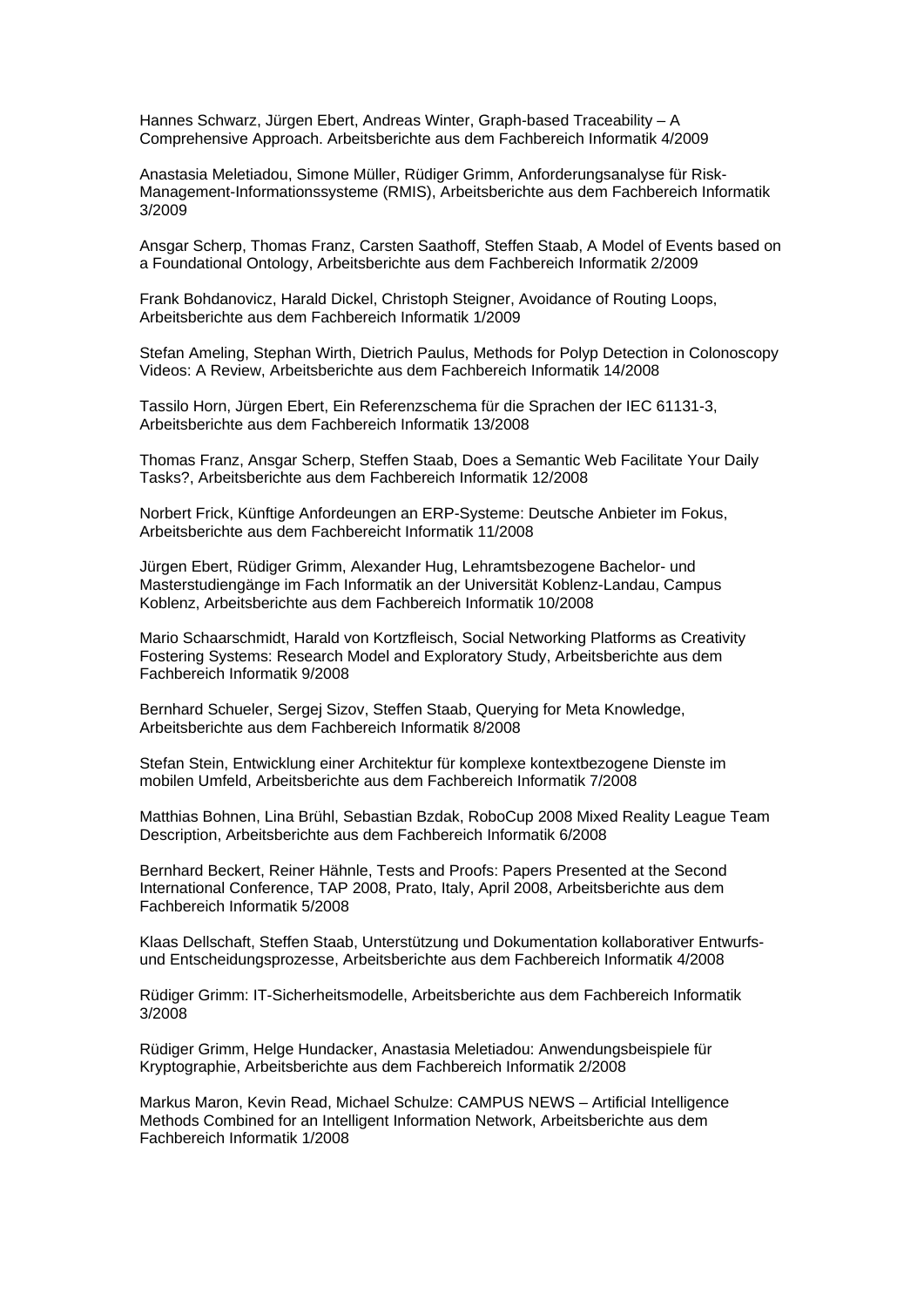Lutz Priese,Frank Schmitt, Patrick Sturm, Haojun Wang: BMBF-Verbundprojekt 3D-RETISEG Abschlussbericht des Labors Bilderkennen der Universität Koblenz-Landau, Arbeitsberichte aus dem Fachbereich Informatik 26/2007

Stephan Philippi, Alexander Pinl: Proceedings 14. Workshop 20.-21. September 2007 Algorithmen und Werkzeuge für Petrinetze, Arbeitsberichte aus dem Fachbereich Informatik 25/2007

Ulrich Furbach, Markus Maron, Kevin Read: CAMPUS NEWS – an Intelligent Bluetoothbased Mobile Information Network, Arbeitsberichte aus dem Fachbereich Informatik 24/2007

Ulrich Furbach, Markus Maron, Kevin Read: CAMPUS NEWS - an Information Network for Pervasive Universities, Arbeitsberichte aus dem Fachbereich Informatik 23/2007

Lutz Priese: Finite Automata on Unranked and Unordered DAGs Extented Version, Arbeitsberichte aus dem Fachbereich Informatik 22/2007

Mario Schaarschmidt, Harald F.O. von Kortzfleisch: Modularität als alternative Technologieund Innovationsstrategie, Arbeitsberichte aus dem Fachbereich Informatik 21/2007

Kurt Lautenbach, Alexander Pinl: Probability Propagation Nets, Arbeitsberichte aus dem Fachbereich Informatik 20/2007

Rüdiger Grimm, Farid Mehr, Anastasia Meletiadou, Daniel Pähler, Ilka Uerz: SOA-Security, Arbeitsberichte aus dem Fachbereich Informatik 19/2007

Christoph Wernhard: Tableaux Between Proving, Projection and Compilation, Arbeitsberichte aus dem Fachbereich Informatik 18/2007

Ulrich Furbach, Claudia Obermaier: Knowledge Compilation for Description Logics, Arbeitsberichte aus dem Fachbereich Informatik 17/2007

Fernando Silva Parreiras, Steffen Staab, Andreas Winter: TwoUse: Integrating UML Models and OWL Ontologies, Arbeitsberichte aus dem Fachbereich Informatik 16/2007

Rüdiger Grimm, Anastasia Meletiadou: Rollenbasierte Zugriffskontrolle (RBAC) im Gesundheitswesen, Arbeitsberichte aud dem Fachbereich Informatik 15/2007

Ulrich Furbach, Jan Murray, Falk Schmidsberger, Frieder Stolzenburg: Hybrid Multiagent Systems with Timed Synchronization-Specification and Model Checking, Arbeitsberichte aus dem Fachbereich Informatik 14/2007

Björn Pelzer, Christoph Wernhard: System Description:"E-KRHyper", Arbeitsberichte aus dem Fachbereich Informatik, 13/2007

Ulrich Furbach, Peter Baumgartner, Björn Pelzer: Hyper Tableaux with Equality, Arbeitsberichte aus dem Fachbereich Informatik, 12/2007

Ulrich Furbach, Markus Maron, Kevin Read: Location based Informationsystems, Arbeitsberichte aus dem Fachbereich Informatik, 11/2007

Philipp Schaer, Marco Thum: State-of-the-Art: Interaktion in erweiterten Realitäten, Arbeitsberichte aus dem Fachbereich Informatik, 10/2007

Ulrich Furbach, Claudia Obermaier: Applications of Automated Reasoning, Arbeitsberichte aus dem Fachbereich Informatik, 9/2007

Jürgen Ebert, Kerstin Falkowski: A First Proposal for an Overall Structure of an Enhanced Reality Framework, Arbeitsberichte aus dem Fachbereich Informatik, 8/2007

Lutz Priese, Frank Schmitt, Paul Lemke: Automatische See-Through Kalibrierung, Arbeitsberichte aus dem Fachbereich Informatik, 7/2007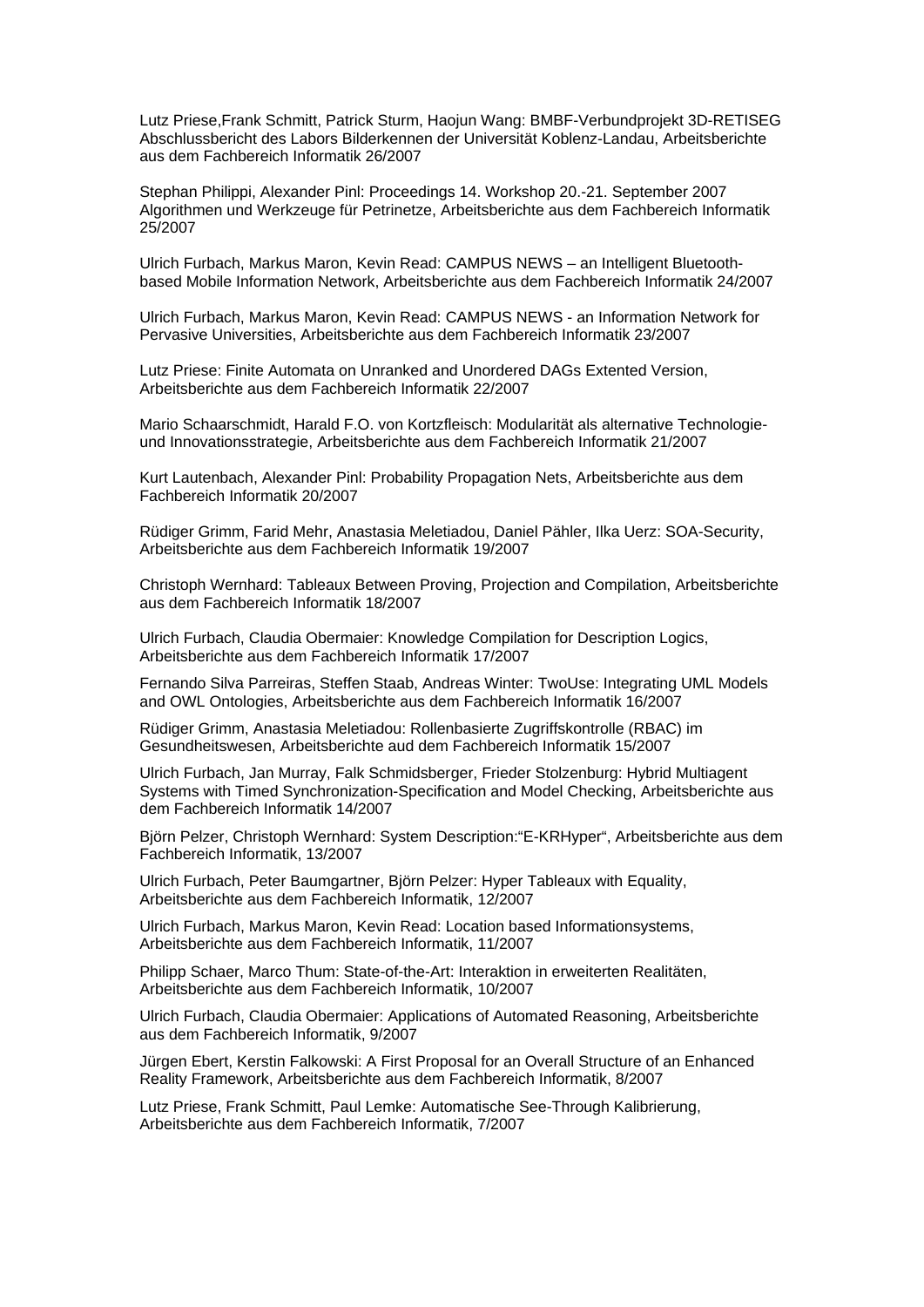Rüdiger Grimm, Robert Krimmer, Nils Meißner, Kai Reinhard, Melanie Volkamer, Marcel Weinand, Jörg Helbach: Security Requirements for Non-political Internet Voting, Arbeitsberichte aus dem Fachbereich Informatik, 6/2007

Daniel Bildhauer, Volker Riediger, Hannes Schwarz, Sascha Strauß, "grUML – Eine UMLbasierte Modellierungssprache für T-Graphen", Arbeitsberichte aus dem Fachbereich Informatik, 5/2007

Richard Arndt, Steffen Staab, Raphaël Troncy, Lynda Hardman: Adding Formal Semantics to MPEG-7: Designing a Well Founded Multimedia Ontology for the Web, Arbeitsberichte aus dem Fachbereich Informatik, 4/2007

Simon Schenk, Steffen Staab: Networked RDF Graphs, Arbeitsberichte aus dem Fachbereich Informatik, 3/2007

Rüdiger Grimm, Helge Hundacker, Anastasia Meletiadou: Anwendungsbeispiele für Kryptographie, Arbeitsberichte aus dem Fachbereich Informatik, 2/2007

Anastasia Meletiadou, J. Felix Hampe: Begriffsbestimmung und erwartete Trends im IT-Risk-Management, Arbeitsberichte aus dem Fachbereich Informatik, 1/2007

#### **"Gelbe Reihe"**

(http://www.uni-koblenz.de/fb4/publikationen/gelbereihe)

Lutz Priese: Some Examples of Semi-rational and Non-semi-rational DAG Languages. Extended Version, Fachberichte Informatik 3-2006

Kurt Lautenbach, Stephan Philippi, and Alexander Pinl: Bayesian Networks and Petri Nets, Fachberichte Informatik 2-2006

Rainer Gimnich and Andreas Winter: Workshop Software-Reengineering und Services, Fachberichte Informatik 1-2006

[Kurt Lautenbach](http://www.uni-koblenz.de/%7Eag-pn/html/mitarbeiter/mitarbeiter.html) and [Alexander Pinl](http://www.uni-koblenz.de/%7Eag-pn/html/mitarbeiter/apinl.html): Probability Propagation in Petri Nets, Fachberichte Informatik 16-2005

Rainer Gimnich, Uwe Kaiser, and [Andreas Winter:](http://www.uni-koblenz.de/%7Ewinter/) 2. Workshop ''Reengineering Prozesse'' – Software Migration, Fachberichte Informatik 15-2005

[Jan Murray](http://www.uni-koblenz.de/%7Emurray/), [Frieder Stolzenburg](http://fstolzenburg.hs-harz.de/), and Toshiaki Arai: Hybrid State Machines with Timed Synchronization for Multi-Robot System Specification, Fachberichte Informatik 14-2005

Reinhold Letz: FTP 2005 – Fifth International Workshop on First-Order Theorem Proving, Fachberichte Informatik 13-2005

[Bernhard Beckert:](http://www.uni-koblenz.de/%7Ebeckert/) TABLEAUX 2005 – Position Papers and Tutorial Descriptions, Fachberichte Informatik 12-2005

[Dietrich Paulus](http://www.uni-koblenz.de/FB4/Institutes/ICV/AGPaulus/Members/paulus) and [Detlev Droege](http://www.uni-koblenz.de/%7Edroege/): Mixed-reality as a challenge to image understanding and artificial intelligence, Fachberichte Informatik 11-2005

Jürgen Sauer: 19. Workshop Planen, Scheduling und Konfigurieren / Entwerfen, Fachberichte Informatik 10-2005

Pascal Hitzler, Carsten Lutz, and Gerd Stumme: Foundational Aspects of Ontologies, Fachberichte Informatik 9-2005

Joachim Baumeister and Dietmar Seipel: Knowledge Engineering and Software Engineering, Fachberichte Informatik 8-2005

Benno Stein and Sven Meier zu Eißen: Proceedings of the Second International Workshop on Text-Based Information Retrieval, Fachberichte Informatik 7-2005

[Andreas Winter](http://www.uni-koblenz.de/%7Ewinter/) and [Jürgen Ebert](http://www.uni-koblenz.de/%7Eebert/): Metamodel-driven Service Interoperability, Fachberichte Informatik 6-2005

[Joschka Boedecker](http://www.uni-koblenz.de/%7Ejboedeck/), Norbert Michael Mayer, Masaki Ogino, Rodrigo da Silva Guerra, Masaaki Kikuchi, and [Minoru Asada:](http://www.er.ams.eng.osaka-u.ac.jp/user/asada/asada.html) Getting closer: How Simulation and Humanoid League can benefit from each other, Fachberichte Informatik 5-2005